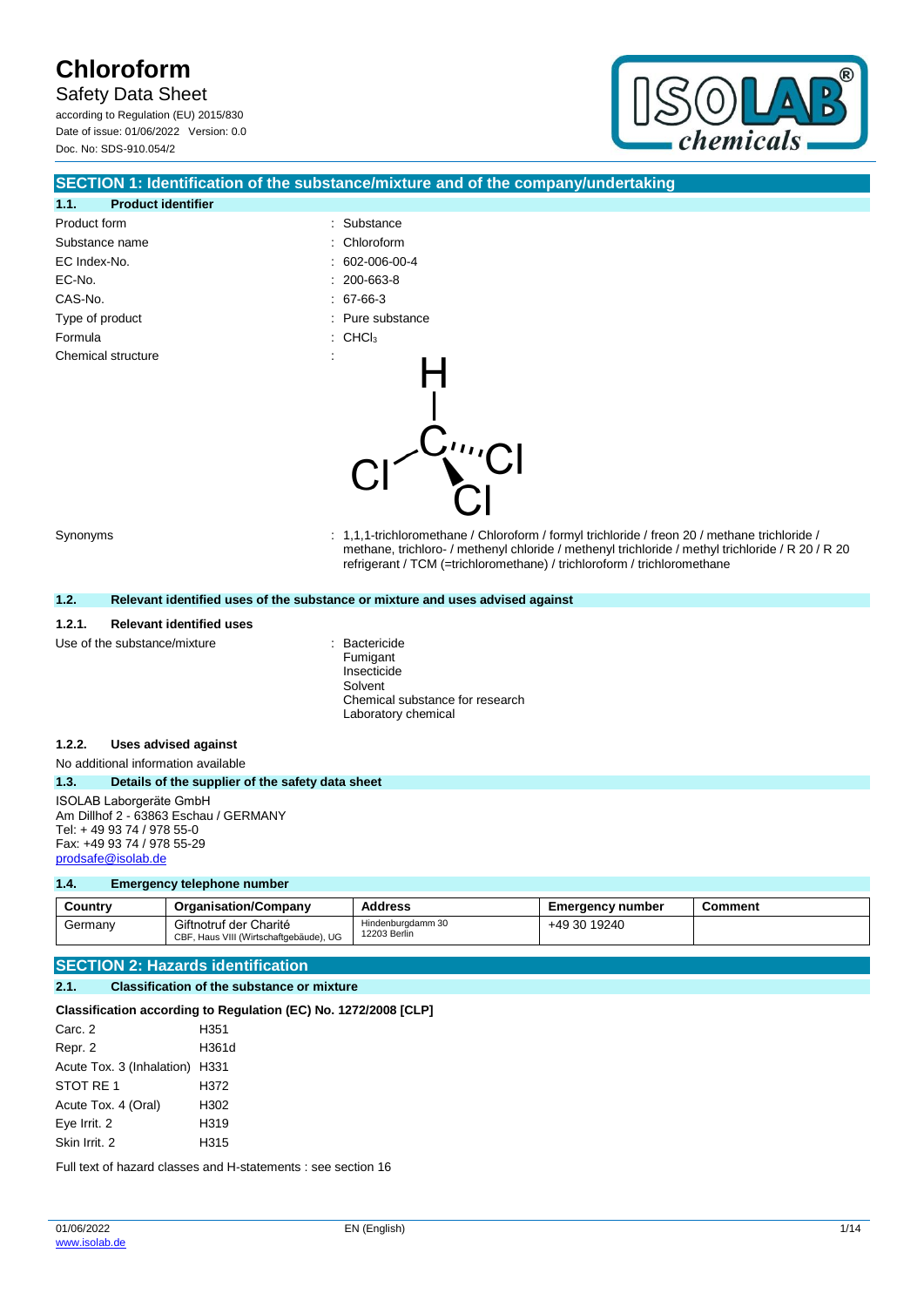## Safety Data Sheet

according to Regulation (EU) 2015/830 Date of issue: 01/06/2022 Version: 0.0 Doc. No: SDS-910.054/2



**Adverse physicochemical, human health and environmental effects** No additional information available

### **2.2. Label elements**

### Labelling according to Regulation (EC) No. 1272/2008 [CLP]

Hazard pictograms (CLP) :

| Hazaru pictugrafijs (ULF)      | GHS06<br>GHS08                                                                                                                                                                                                                                                                                                                                                                                                                                       |
|--------------------------------|------------------------------------------------------------------------------------------------------------------------------------------------------------------------------------------------------------------------------------------------------------------------------------------------------------------------------------------------------------------------------------------------------------------------------------------------------|
| Signal word (CLP)              | Danger                                                                                                                                                                                                                                                                                                                                                                                                                                               |
| Hazard statements (CLP)        | H351 - Suspected of causing cancer<br>H361d - Suspected of damaging the unborn child<br>H331 - Toxic if inhaled<br>H372 - Causes damage to organs through prolonged or repeated exposure<br>H302 - Harmful if swallowed<br>H319 - Causes serious eye irritation<br>H315 - Causes skin irritation                                                                                                                                                     |
| Precautionary statements (CLP) | $: P302 + P352$ IF ON SKIN: Wash with plenty of soap and water.<br>P304 + P340 - IF INHALED: Remove victim to fresh air and keep at rest in a position<br>comfortable for breathing.<br>P305 + P351 + P338 - IF IN EYES: Rinse cautiously with water for several minutes. Remove<br>contact lenses, if present and easy to do. Continue rinsing.<br>P308 + P310 - IF exposed or concerned: immediately call a POISON CENTER or doctor/<br>physician. |

 $\blacktriangle$ 

#### **2.3. Other hazards**

### No additional information available

| <b>SECTION 3: Composition/information on ingredients</b> |                                                                        |     |  |  |
|----------------------------------------------------------|------------------------------------------------------------------------|-----|--|--|
| 3.1.<br><b>Substances</b>                                |                                                                        |     |  |  |
| <b>Name</b>                                              | <b>Product identifier</b>                                              | %   |  |  |
| Chloroform                                               | (CAS-No.) 67-66-3<br>(EC-No.) 200-663-8<br>(EC Index-No.) 602-006-00-4 | 100 |  |  |

Full text of H-statements: see section 16

#### **3.2. Mixtures**

Not applicable

| <b>SECTION 4: First aid measures</b> |                                       |  |                                                                                                                                                                                                                                                                                                                                                                                                                                                                                                                                                                                                            |  |
|--------------------------------------|---------------------------------------|--|------------------------------------------------------------------------------------------------------------------------------------------------------------------------------------------------------------------------------------------------------------------------------------------------------------------------------------------------------------------------------------------------------------------------------------------------------------------------------------------------------------------------------------------------------------------------------------------------------------|--|
| 4.1.                                 | Description of first aid measures     |  |                                                                                                                                                                                                                                                                                                                                                                                                                                                                                                                                                                                                            |  |
|                                      | First-aid measures general            |  | Check the vital functions. Unconscious: maintain adequate airway and respiration. Respiratory<br>arrest: artificial respiration or oxygen. Cardiac arrest: perform resuscitation. Victim conscious<br>with laboured breathing: half-seated. Victim in shock: on his back with legs slightly raised.<br>Vomiting: prevent asphyxia/aspiration pneumonia. Prevent cooling by covering the victim (no<br>warming up). Keep watching the victim. Give psychological aid. Keep the victim calm, avoid<br>physical strain. Depending on the victim's condition: doctor/hospital. Never give alcohol to<br>drink. |  |
|                                      | First-aid measures after inhalation   |  | : Remove the victim into fresh air. Immediately consult a doctor/medical service.                                                                                                                                                                                                                                                                                                                                                                                                                                                                                                                          |  |
|                                      | First-aid measures after skin contact |  | : Wash immediately with lots of water. Soap may be used. Do not apply (chemical) neutralizing<br>agents. Take victim to a doctor if irritation persists.                                                                                                                                                                                                                                                                                                                                                                                                                                                   |  |
|                                      | First-aid measures after eye contact  |  | : Rinse immediately with plenty of water. Do not apply neutralizing agents. Take victim to an<br>ophthalmologist if irritation persists.                                                                                                                                                                                                                                                                                                                                                                                                                                                                   |  |
|                                      | First-aid measures after ingestion    |  | : Rinse mouth with water. Immediately after ingestion: give lots of water to drink. Do not give<br>milk/oil to drink. Do not induce vomiting. Call Poison Information Centre<br>(www.big.be/antigif.htm). Consult a doctor/medical service if you feel unwell. Ingestion of large<br>quantities: immediately to hospital. Take the container/vomit to the doctor/hospital.                                                                                                                                                                                                                                 |  |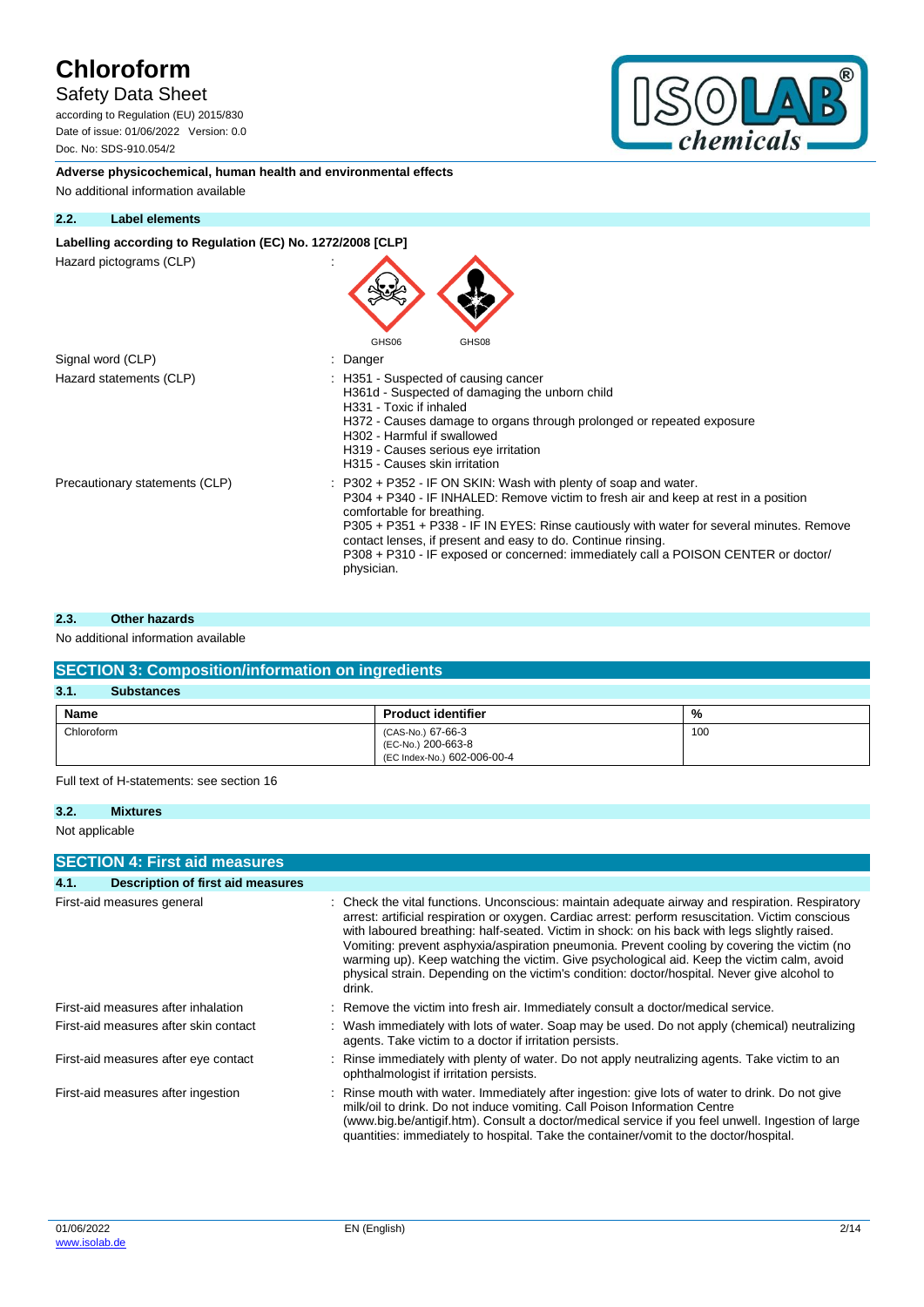## Safety Data Sheet

according to Regulation (EU) 2015/830 Date of issue: 01/06/2022 Version: 0.0 Doc. No: SDS-910.054/2



| 4.2.        | Most important symptoms and effects, both acute and delayed |                                                                                                                                                                                                                                                                                                                         |
|-------------|-------------------------------------------------------------|-------------------------------------------------------------------------------------------------------------------------------------------------------------------------------------------------------------------------------------------------------------------------------------------------------------------------|
|             | Symptoms/effects after inhalation                           | Feeling of weakness. Dry/sore throat. Central nervous system depression. Headache. Nausea.<br>Vomiting. Dizziness. Narcosis. Mental confusion. Drunkenness. Coordination disorders.<br>Disturbances of consciousness. Disturbances of heart rate. Enlargement/affection of the liver.<br>Affection of the renal tissue. |
|             | Symptoms/effects after skin contact                         | Red skin. Dry skin. Tingling/irritation of the skin. ON CONTINUOUS EXPOSURE/CONTACT:<br>Blisters.                                                                                                                                                                                                                       |
|             | Symptoms/effects after eye contact                          | Irritation of the eye tissue.                                                                                                                                                                                                                                                                                           |
|             | Symptoms/effects after ingestion                            | Risk of aspiration pneumonia. Irritation of the gastric/intestinal mucosa. Symptoms similar to<br>those listed under inhalation.                                                                                                                                                                                        |
|             | Chronic symptoms                                            | ON CONTINUOUS/REPEATED EXPOSURE/CONTACT: Behavioural disturbances. Impaired<br>concentration. Delusions. Gastrointestinal complaints. Degeneration of heart tissue.<br>Enlargement/affection of the liver. Yellow skin. Affection of the renal tissue.                                                                  |
| 4.3.        |                                                             | Indication of any immediate medical attention and special treatment needed                                                                                                                                                                                                                                              |
|             | No additional information available                         |                                                                                                                                                                                                                                                                                                                         |
|             | <b>SECTION 5: Fire-fighting measures</b>                    |                                                                                                                                                                                                                                                                                                                         |
| 5.1.        | <b>Extinguishing media</b>                                  |                                                                                                                                                                                                                                                                                                                         |
|             | Suitable extinguishing media                                | : Adapt extinguishing media to the environment.                                                                                                                                                                                                                                                                         |
|             | Unsuitable extinguishing media                              | : No unsuitable extinguishing media known.                                                                                                                                                                                                                                                                              |
| 5.2.        | Special hazards arising from the substance or mixture       |                                                                                                                                                                                                                                                                                                                         |
| Fire hazard |                                                             | : DIRECT FIRE HAZARD. Non-flammable. INDIRECT FIRE HAZARD. May build up electrostatic<br>charges: risk of ignition. Reactions involving a fire hazard: see "Reactivity Hazard".                                                                                                                                         |
|             | <b>Explosion hazard</b>                                     | : INDIRECT EXPLOSION HAZARD. Reactions with explosion hazards: see "Reactivity Hazard".                                                                                                                                                                                                                                 |
| 5.3.        | <b>Advice for firefighters</b>                              |                                                                                                                                                                                                                                                                                                                         |
|             | Firefighting instructions                                   | Cool tanks/drums with water spray/remove them into safety. Do not move the load if exposed to<br>heat. Dilute toxic gases with water spray. Take account of toxic fire-fighting water. Use water<br>moderately and if possible collect or contain it.                                                                   |
|             | <b>SECTION 6: Accidental release measures</b>               |                                                                                                                                                                                                                                                                                                                         |
| 6.1.        |                                                             | Personal precautions, protective equipment and emergency procedures                                                                                                                                                                                                                                                     |

| 6.1.1.<br>For non-emergency personnel |                                                                                                                                                                                                                                            |
|---------------------------------------|--------------------------------------------------------------------------------------------------------------------------------------------------------------------------------------------------------------------------------------------|
| Protective equipment                  | : Gloves. Protective goggles. Head/neck protection. Protective clothing. Large spills/in enclosed<br>spaces: gas-tight suit. Reactivity hazard: gas-tight suit. See "Material-Handling" to select<br>protective clothing.                  |
| Emergency procedures                  | Keep upwind. Mark the danger area. Consider evacuation. Seal off low-lying areas. Close<br>doors and windows of adjacent premises. No naked flames. Keep containers closed. Protect<br>substance against light. Wash contaminated clothes. |

## **6.1.2. For emergency responders**

No additional information available

# **6.2. Environmental precautions**

Prevent soil and water pollution. Prevent spreading in sewers.

| 6.3.            | Methods and material for containment and cleaning up |                                                                                                                                                                                                                                                                                                                                                                                                                                                       |
|-----------------|------------------------------------------------------|-------------------------------------------------------------------------------------------------------------------------------------------------------------------------------------------------------------------------------------------------------------------------------------------------------------------------------------------------------------------------------------------------------------------------------------------------------|
| For containment |                                                      | : Contain released substance, pump into suitable containers. Consult "Material-handling" to<br>select material of containers. Plug the leak, cut off the supply. Dam up the liquid spill. Try to<br>reduce evaporation. Provide equipment/receptacles with earthing. Dilute toxic gases/vapours<br>with water spray. Take account of toxic/corrosive precipitation water.                                                                             |
|                 | Methods for cleaning up                              | : Take up liquid spill into inert absorbent material, e.g.: sand, earth, vermiculite. Scoop absorbed<br>substance into closing containers. See "Material-handling" for suitable container materials.<br>Carefully collect the spill/leftovers. Damaged/cooled tanks must be emptied. Clean<br>contaminated surfaces with an excess of water. Take collected spill to manufacturer/competent<br>authority. Wash clothing and equipment after handling. |
| 6.4.            | <b>Reference to other sections</b>                   |                                                                                                                                                                                                                                                                                                                                                                                                                                                       |

No additional information available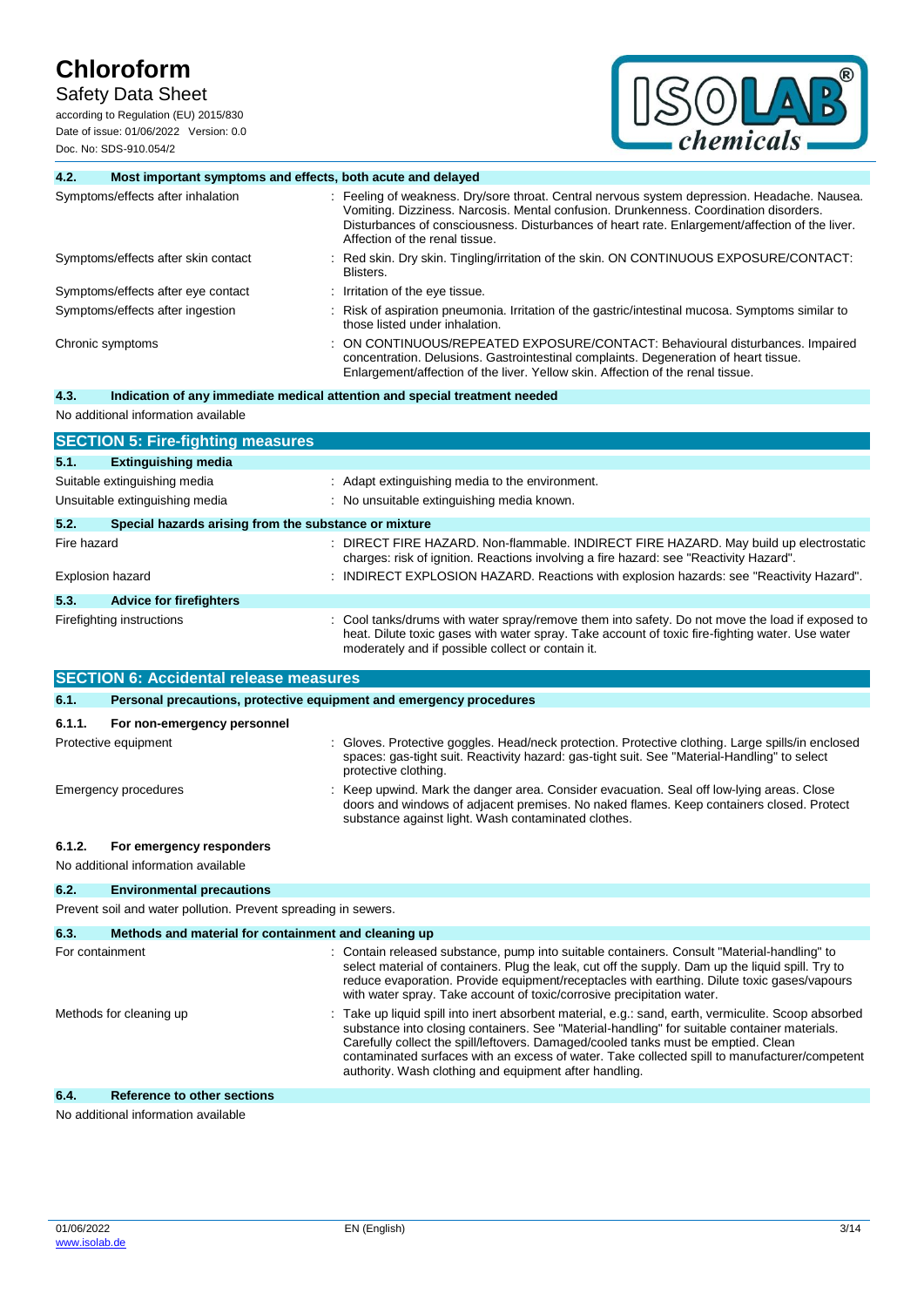## Safety Data Sheet

according to Regulation (EU) 2015/830 Date of issue: 01/06/2022 Version: 0.0 Doc. No: SDS-910.054/2



**SECTION 7: Handling and storage**

| 7.1.                          | <b>Precautions for safe handling</b>                         |                                                                                                                                                                                                                                                                                                                                                                                                                                                                                  |  |
|-------------------------------|--------------------------------------------------------------|----------------------------------------------------------------------------------------------------------------------------------------------------------------------------------------------------------------------------------------------------------------------------------------------------------------------------------------------------------------------------------------------------------------------------------------------------------------------------------|--|
| Precautions for safe handling |                                                              | Comply with the legal requirements. Remove contaminated clothing immediately. Clean<br>contaminated clothing. Thoroughly clean/dry the installation before use. Do not discharge the<br>waste into the drain. Use earthed equipment. Keep away from naked flames/heat. Observe<br>strict hygiene. Keep container tightly closed. Measure the concentration in the air regularly.<br>Carry operations in the open/under local exhaust/ventilation or with respiratory protection. |  |
| 7.2.                          | Conditions for safe storage, including any incompatibilities |                                                                                                                                                                                                                                                                                                                                                                                                                                                                                  |  |
|                               | Heat and ignition sources                                    | : KEEP SUBSTANCE AWAY FROM: heat sources.                                                                                                                                                                                                                                                                                                                                                                                                                                        |  |
|                               | Information on mixed storage                                 | : KEEP SUBSTANCE AWAY FROM: oxidizing agents. (strong) acids. (strong) bases.                                                                                                                                                                                                                                                                                                                                                                                                    |  |
| Storage area                  |                                                              | Store in a dark area. Ventilation at floor level. Fireproof storeroom. Provide for a tub to collect<br>spills. Provide the tank with earthing. Unauthorized persons are not admitted. Store only in a<br>limited quantity. Meet the legal requirements. Store at ambient temperature.                                                                                                                                                                                            |  |
|                               | Special rules on packaging                                   | : SPECIAL REQUIREMENTS: hermetical. clean. opaque. correctly labelled. meet the legal<br>requirements. Secure fragile packagings in solid containers.                                                                                                                                                                                                                                                                                                                            |  |
|                               | Packaging materials                                          | : SUITABLE MATERIAL: metal. steel. stainless steel. iron. glass. tin. MATERIAL TO AVOID:<br>aluminium. copper.                                                                                                                                                                                                                                                                                                                                                                   |  |

## **7.3. Specific end use(s)**

No additional information available

## **SECTION 8: Exposure controls/personal protection**

| 8.1.<br><b>Control parameters</b> |                                                            |                                                                                                                                                                                                                                                                                                                                                                                                                                                                                                                                    |
|-----------------------------------|------------------------------------------------------------|------------------------------------------------------------------------------------------------------------------------------------------------------------------------------------------------------------------------------------------------------------------------------------------------------------------------------------------------------------------------------------------------------------------------------------------------------------------------------------------------------------------------------------|
| <b>Chloroform (67-66-3)</b>       |                                                            |                                                                                                                                                                                                                                                                                                                                                                                                                                                                                                                                    |
| EU                                | Local name                                                 | Chloroform                                                                                                                                                                                                                                                                                                                                                                                                                                                                                                                         |
| EU                                | IOELV TWA (mg/m <sup>3</sup> )                             | 10 mg/m <sup>3</sup> (Chloroform; EU; Time-weighted average<br>exposure limit 8 h; Indicative occupational exposure<br>limit value)                                                                                                                                                                                                                                                                                                                                                                                                |
| EU                                | IOELV TWA (ppm)                                            | 2 ppm (Chloroform; EU; Time-weighted average<br>exposure limit 8 h; Indicative occupational exposure<br>limit value)                                                                                                                                                                                                                                                                                                                                                                                                               |
| EU                                | <b>Notes</b>                                               | Skin                                                                                                                                                                                                                                                                                                                                                                                                                                                                                                                               |
| Austria                           | Local name                                                 | Trichlormethan (R 20)                                                                                                                                                                                                                                                                                                                                                                                                                                                                                                              |
| Austria                           | $MAK$ (mg/m <sup>3</sup> )                                 | $10$ mg/m <sup>3</sup>                                                                                                                                                                                                                                                                                                                                                                                                                                                                                                             |
| Austria                           | MAK (ppm)                                                  | 2 ppm                                                                                                                                                                                                                                                                                                                                                                                                                                                                                                                              |
| Austria                           | Remark (AT)                                                | н                                                                                                                                                                                                                                                                                                                                                                                                                                                                                                                                  |
| Belgium                           | Local name                                                 | Chloroforme # Chloroform                                                                                                                                                                                                                                                                                                                                                                                                                                                                                                           |
| Belgium                           | Limit value (mg/m <sup>3</sup> )                           | 10 mg/m <sup>3</sup> (Chloroforme; Belgium; Time-weighted<br>average exposure limit 8 h)                                                                                                                                                                                                                                                                                                                                                                                                                                           |
| Belgium                           | Limit value (ppm)                                          | 2 ppm (Chloroforme; Belgium; Time-weighted average<br>exposure limit 8 h)                                                                                                                                                                                                                                                                                                                                                                                                                                                          |
| Belgium                           | Remark (BE)                                                | D: La mention D signifie que la résorption de l'agent,<br>via la peau, les muqueuses ou les yeux, constitue une<br>partie importante de l'exposition totale. Cette<br>résorption peut se faire tant par contact direct que par<br>présence de l'agent dans l'air. # De vermelding D<br>betekent dat de opname van het agens via de huid, de<br>slijmvliezen of de ogen een belangrijk deel van de<br>totale blootstelling vormt. Deze opname kan het<br>gevolg zijn van zowel direct contact als zijn<br>aanwezigheid in de lucht. |
| <b>Bulgaria</b>                   | Local name                                                 | Хлороформ                                                                                                                                                                                                                                                                                                                                                                                                                                                                                                                          |
| <b>Bulgaria</b>                   | OEL TWA (mg/m <sup>3</sup> )                               | $10$ mg/m <sup>3</sup>                                                                                                                                                                                                                                                                                                                                                                                                                                                                                                             |
| <b>Bulgaria</b>                   | OEL TWA (ppm)                                              | 2 ppm                                                                                                                                                                                                                                                                                                                                                                                                                                                                                                                              |
| <b>Bulgaria</b>                   | <b>Notes</b>                                               | Кожа (възможна е значителна резорбция чрез<br>кожата); • (Химични агенти, за които са определени<br>гранични стойности във въздуха на работната<br>среда за Европейската общност)                                                                                                                                                                                                                                                                                                                                                  |
| Croatia                           | Local name                                                 | Kloroform; (Triklorometan)                                                                                                                                                                                                                                                                                                                                                                                                                                                                                                         |
| Croatia                           | GVI (granična vrijednost izloženosti) (mg/m <sup>3</sup> ) | $10 \text{ mg/m}^3$                                                                                                                                                                                                                                                                                                                                                                                                                                                                                                                |
| Croatia                           | GVI (granična vrijednost izloženosti) (ppm)                | 2 ppm                                                                                                                                                                                                                                                                                                                                                                                                                                                                                                                              |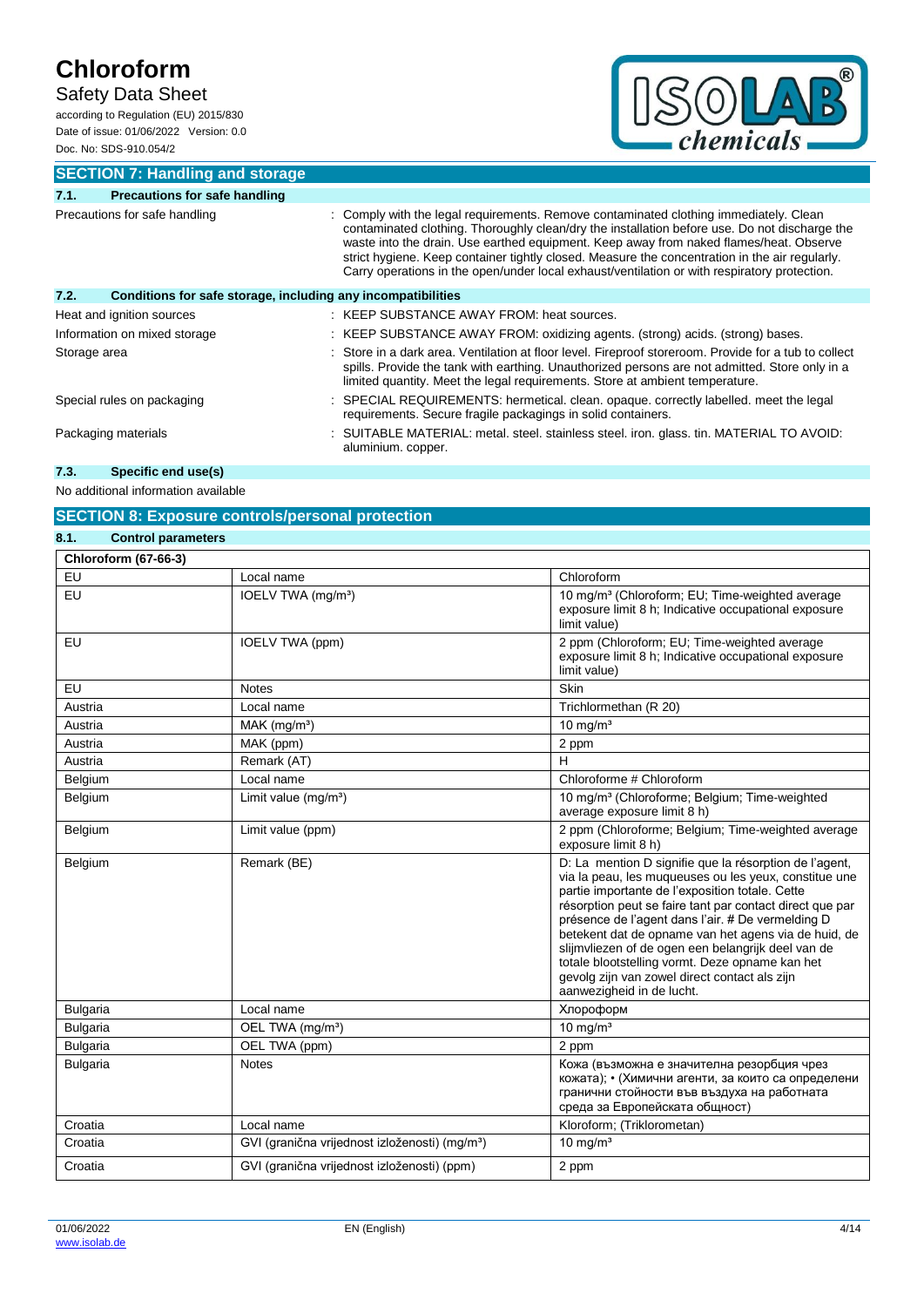# Safety Data Sheet



| <b>Chloroform (67-66-3)</b> |                                                                       |                                                                                                                                                                                                                                                                                                                                      |
|-----------------------------|-----------------------------------------------------------------------|--------------------------------------------------------------------------------------------------------------------------------------------------------------------------------------------------------------------------------------------------------------------------------------------------------------------------------------|
| Croatia                     | Naznake (HR)                                                          | K (Skin): (naznaka da tvar može štetno djelovati kroz<br>kožu); EU* (naznaka da se radi o tvarima za koje su<br>utvrđene indikativne granične vrijednosti izloženosti<br>prema Direktivi 2000/39/ EC (prva lista)); Xn (Štetno);<br>Karc. kat. 3 (tvari koje izazivaju zabrinutost zbog<br>mogućeg karcinogenog djelovanja na ljude) |
| Czech Republic              | Local name                                                            | Trichlormethan                                                                                                                                                                                                                                                                                                                       |
| <b>Czech Republic</b>       | Expoziční limity (PEL) (mg/m <sup>3</sup> )                           | 10 mg/ $m3$                                                                                                                                                                                                                                                                                                                          |
| <b>Czech Republic</b>       | Expoziční limity (PEL) (ppm)                                          | 2.1 ppm                                                                                                                                                                                                                                                                                                                              |
| <b>Czech Republic</b>       | Expoziční limity (NPK-P) (mg/m <sup>3</sup> )                         | $20 \text{ mg/m}^3$                                                                                                                                                                                                                                                                                                                  |
| Czech Republic              | Expoziční limity (NPK-P) (ppm)                                        | 4 ppm                                                                                                                                                                                                                                                                                                                                |
| Czech Republic              | Remark (CZ)                                                           | P, D                                                                                                                                                                                                                                                                                                                                 |
| Denmark                     | Local name                                                            | Chloroform (Trichlormethan)                                                                                                                                                                                                                                                                                                          |
| Denmark                     | Grænseværdie (langvarig) (mg/m <sup>3</sup> )                         | 10 mg/ $m3$                                                                                                                                                                                                                                                                                                                          |
| Denmark                     | Grænseværdie (langvarig) (ppm)                                        | 2 ppm                                                                                                                                                                                                                                                                                                                                |
| Denmark                     | Anmærkninger (DK)                                                     | E (betyder, at stoffet har en EF-grænseværdi);                                                                                                                                                                                                                                                                                       |
|                             |                                                                       | H (betyder, at stoffet kan optages gennem huden);<br>K (betyder, at stoffet anses for at kunne være<br>kræftfremkaldende)                                                                                                                                                                                                            |
| Finland                     | Local name                                                            | Kloroformi                                                                                                                                                                                                                                                                                                                           |
| Finland                     | HTP-arvo $(8h)$ (mg/m <sup>3</sup> )                                  | 10 mg/ $m3$                                                                                                                                                                                                                                                                                                                          |
| Finland                     | HTP-arvo (8h) (ppm)                                                   | 2 ppm                                                                                                                                                                                                                                                                                                                                |
| Finland                     | HTP-arvo (15 min)                                                     | $20 \text{ mg/m}^3$                                                                                                                                                                                                                                                                                                                  |
| Finland                     | HTP-arvo (15 min) (ppm)                                               | 4 ppm                                                                                                                                                                                                                                                                                                                                |
| Finland                     | Huomautus (FI)                                                        | iho                                                                                                                                                                                                                                                                                                                                  |
| France                      | Local name                                                            | Trichlorométhane (Chloroforme)                                                                                                                                                                                                                                                                                                       |
| France                      | $VME$ (mg/m <sup>3</sup> )                                            | 10 mg/m <sup>3</sup> (Trichlorométhane; France; Time-weighted<br>average exposure limit 8 h; VRC: Valeur réglementaire<br>contraignante)                                                                                                                                                                                             |
| France                      | VME (ppm)                                                             | 2 ppm (Trichlorométhane; France; Time-weighted<br>average exposure limit 8 h; VRC: Valeur réglementaire<br>contraignante)                                                                                                                                                                                                            |
| France                      | $VLE$ (mg/m <sup>3</sup> )                                            | 250 mg/m <sup>3</sup> (Trichlorométhane; France; Short time<br>value; VL: Valeur non réglementaire indicative)                                                                                                                                                                                                                       |
| France                      | VLE (ppm)                                                             | 50 ppm (Trichlorométhane; France; Short time value;<br>VL: Valeur non réglementaire indicative)                                                                                                                                                                                                                                      |
| France                      | Note (FR)                                                             | VME règlementaire contraignante; VLE<br>recommandée/admise; risque de pénétration<br>percutanée; substance classée cancérogène de<br>catégorie 2                                                                                                                                                                                     |
| Germany                     | Local name                                                            | Trichlormethan (Chloroform)                                                                                                                                                                                                                                                                                                          |
| Germany                     | TRGS 900 Occupational exposure limit value (mg/m <sup>3</sup> )       | $2.5$ mg/m <sup>3</sup><br>$0.5$ ppm                                                                                                                                                                                                                                                                                                 |
| Germany<br>Germany          | TRGS 900 Occupational exposure limit value (ppm)<br>Remark (TRGS 900) | DFG,EU,Y,H,X                                                                                                                                                                                                                                                                                                                         |
| Gibraltar                   | Eight hours mg/m3                                                     | 10 mg/ $m3$                                                                                                                                                                                                                                                                                                                          |
| Gibraltar                   | Eight hours ppm                                                       | 2 ppm                                                                                                                                                                                                                                                                                                                                |
| Gibraltar                   | Name of agent                                                         | Chloroform                                                                                                                                                                                                                                                                                                                           |
| Gibraltar                   | Notation                                                              | Skin                                                                                                                                                                                                                                                                                                                                 |
| Greece                      | OEL TWA (mg/m <sup>3</sup> )                                          | 50 mg/ $m3$                                                                                                                                                                                                                                                                                                                          |
| Greece<br>Hungary           | OEL TWA (ppm)<br>Local name                                           | 10 ppm<br><b>KLOROFORM</b>                                                                                                                                                                                                                                                                                                           |
| Hungary                     | AK-érték                                                              | 10 mg/m <sup>3</sup>                                                                                                                                                                                                                                                                                                                 |
|                             | CK-érték                                                              | $10 \text{ mg/m}^3$                                                                                                                                                                                                                                                                                                                  |
| Hungary                     |                                                                       | VI.                                                                                                                                                                                                                                                                                                                                  |
| Hungary                     | Megjegyzések (HU)                                                     |                                                                                                                                                                                                                                                                                                                                      |
| Ireland                     | Local name                                                            | Chloroform                                                                                                                                                                                                                                                                                                                           |
| 01/06/2022                  | EN (English)                                                          | 5/14                                                                                                                                                                                                                                                                                                                                 |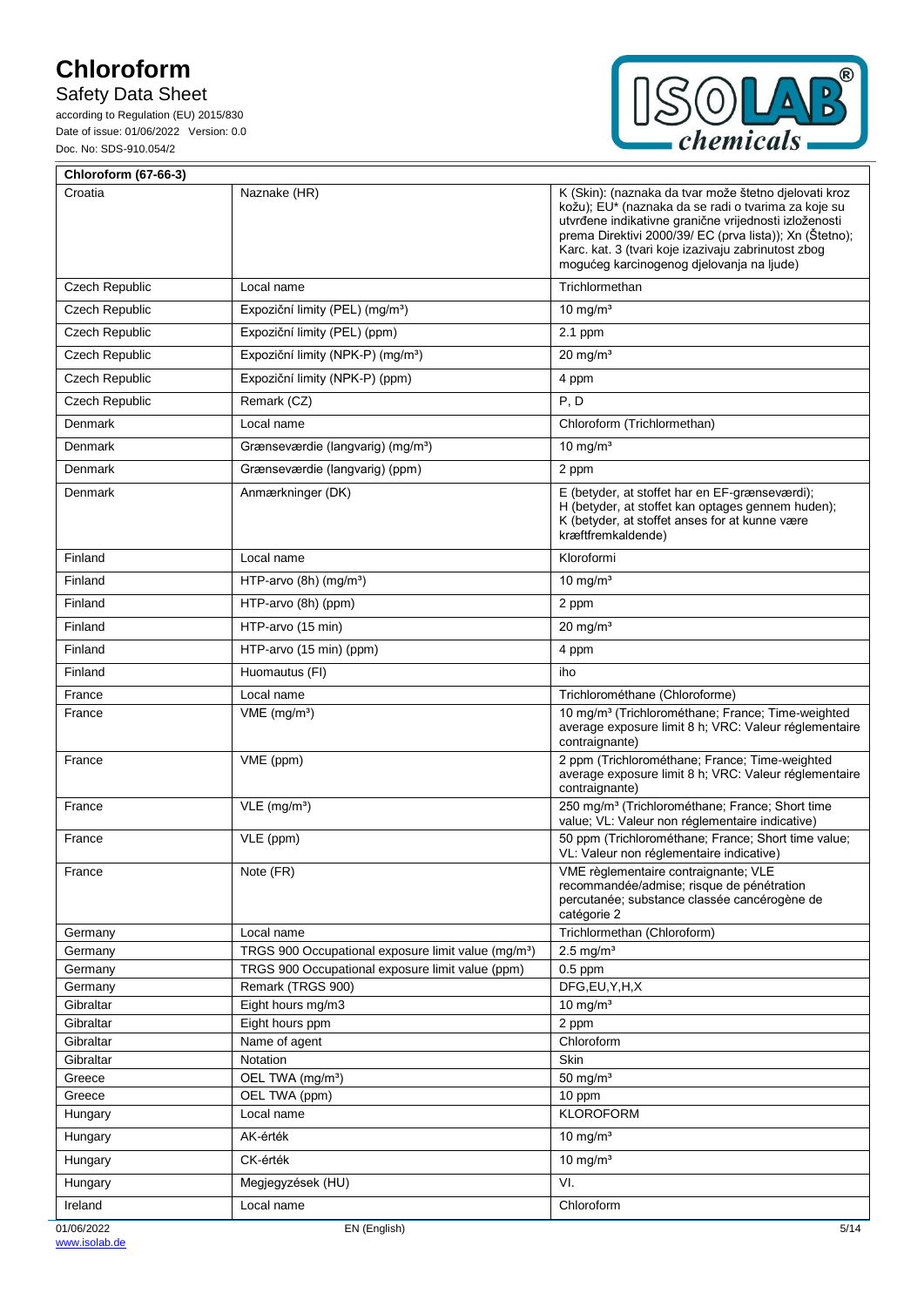# Safety Data Sheet



| <b>Chloroform (67-66-3)</b> |                                            |                                                                                                                                         |  |
|-----------------------------|--------------------------------------------|-----------------------------------------------------------------------------------------------------------------------------------------|--|
| Ireland                     | OEL (8 hours ref) (mg/m <sup>3</sup> )     | $9.8$ mg/m <sup>3</sup>                                                                                                                 |  |
| Ireland                     | OEL (8 hours ref) (ppm)                    | 2 ppm                                                                                                                                   |  |
| Ireland                     | Notes (IE)                                 | Sk, IOELV                                                                                                                               |  |
| Italy                       | Local name                                 | Cloroformio                                                                                                                             |  |
| Italy                       | OEL TWA (mg/m <sup>3</sup> )               | 10 mg/ $m3$                                                                                                                             |  |
| Italy                       | OEL TWA (ppm)                              | 2 ppm                                                                                                                                   |  |
| Latvia                      | Local name                                 | Hloroforms (trihlormetāns)                                                                                                              |  |
| Latvia                      | OEL TWA (mg/m <sup>3</sup> )               | 10 mg/ $m3$                                                                                                                             |  |
| Latvia                      | OEL TWA (ppm)                              | 2 ppm                                                                                                                                   |  |
| Luxembourg                  | Local name                                 | Chloroforme                                                                                                                             |  |
| Luxembourg                  | OEL TWA (mg/m <sup>3</sup> )               | 10 mg/ $m3$                                                                                                                             |  |
| Luxembourg                  | OEL TWA (ppm)                              | 2 ppm                                                                                                                                   |  |
| Malta                       | Local name                                 | Chloroform                                                                                                                              |  |
| Malta                       | OEL TWA (mg/m <sup>3</sup> )               | 10 mg/ $m3$                                                                                                                             |  |
| Malta                       | OEL TWA (ppm)                              | 2 ppm                                                                                                                                   |  |
| Netherlands                 | Local name                                 | Chloroform                                                                                                                              |  |
| Netherlands                 | Grenswaarde TGG 8H (mg/m <sup>3</sup> )    | 5 mg/m <sup>3</sup> (Chloroform; Netherlands; Time-weighted<br>average exposure limit 8 h; Public occupational<br>exposure limit value) |  |
| Netherlands                 | Grenswaarde TGG 8H (ppm)                   | 1 ppm (Chloroform; Netherlands; Time-weighted<br>average exposure limit 8 h; Public occupational<br>exposure limit value)               |  |
| Netherlands                 | Grenswaarde TGG 15MIN (mg/m <sup>3</sup> ) | 25 mg/m <sup>3</sup> (Chloroform; Netherlands; Short time value;<br>Public occupational exposure limit value)                           |  |
| Netherlands                 | Grenswaarde TGG 15MIN (ppm)                | 5 ppm (Chloroform; Netherlands; Short time value;<br>Public occupational exposure limit value)                                          |  |
| Poland                      | Local name                                 | Chloroform                                                                                                                              |  |
| Poland                      | $NDS$ (mg/m <sup>3</sup> )                 | $8 \text{ mg/m}^3$                                                                                                                      |  |
| Portugal                    | Local name                                 | Clorofórmio (Triclorometano)                                                                                                            |  |
| Portugal                    | OEL TWA (ppm)                              | 10 ppm                                                                                                                                  |  |
| Romania                     | Local name                                 | Cloroform (triclormetan)                                                                                                                |  |
| Romania                     | OEL TWA (mg/m <sup>3</sup> )               | 10 mg/ $m3$                                                                                                                             |  |
| Romania                     | OEL TWA (ppm)                              | 2 ppm                                                                                                                                   |  |
| Slovakia                    | Local name                                 | Chloroform (trichlórmetán)                                                                                                              |  |
| Slovakia                    | NPHV (priemerná) (mg/m <sup>3</sup> )      | $10 \text{ mg/m}^3$                                                                                                                     |  |
| Slovakia                    | NPHV (priemerná) (ppm)                     | 2 ppm                                                                                                                                   |  |
| Slovakia                    | Upozornenie (SK)                           | K - znamená, že faktor môže byť ľahko absorbovaný<br>kožou                                                                              |  |
| Slovenia                    | Local name                                 | triklorometan (kloroform)                                                                                                               |  |
| Slovenia                    | OEL TWA (mg/m <sup>3</sup> )               | 10 mg/ $m3$                                                                                                                             |  |
| Slovenia                    | OEL TWA (ppm)                              | 2 ppm                                                                                                                                   |  |
| Spain                       | Local name                                 | Triclorometano (Cloroformo)                                                                                                             |  |
| Spain                       | VLA-ED (mg/m <sup>3</sup> )                | 10 mg/ $m3$                                                                                                                             |  |
| Spain                       | VLA-ED (ppm)                               | 2 ppm                                                                                                                                   |  |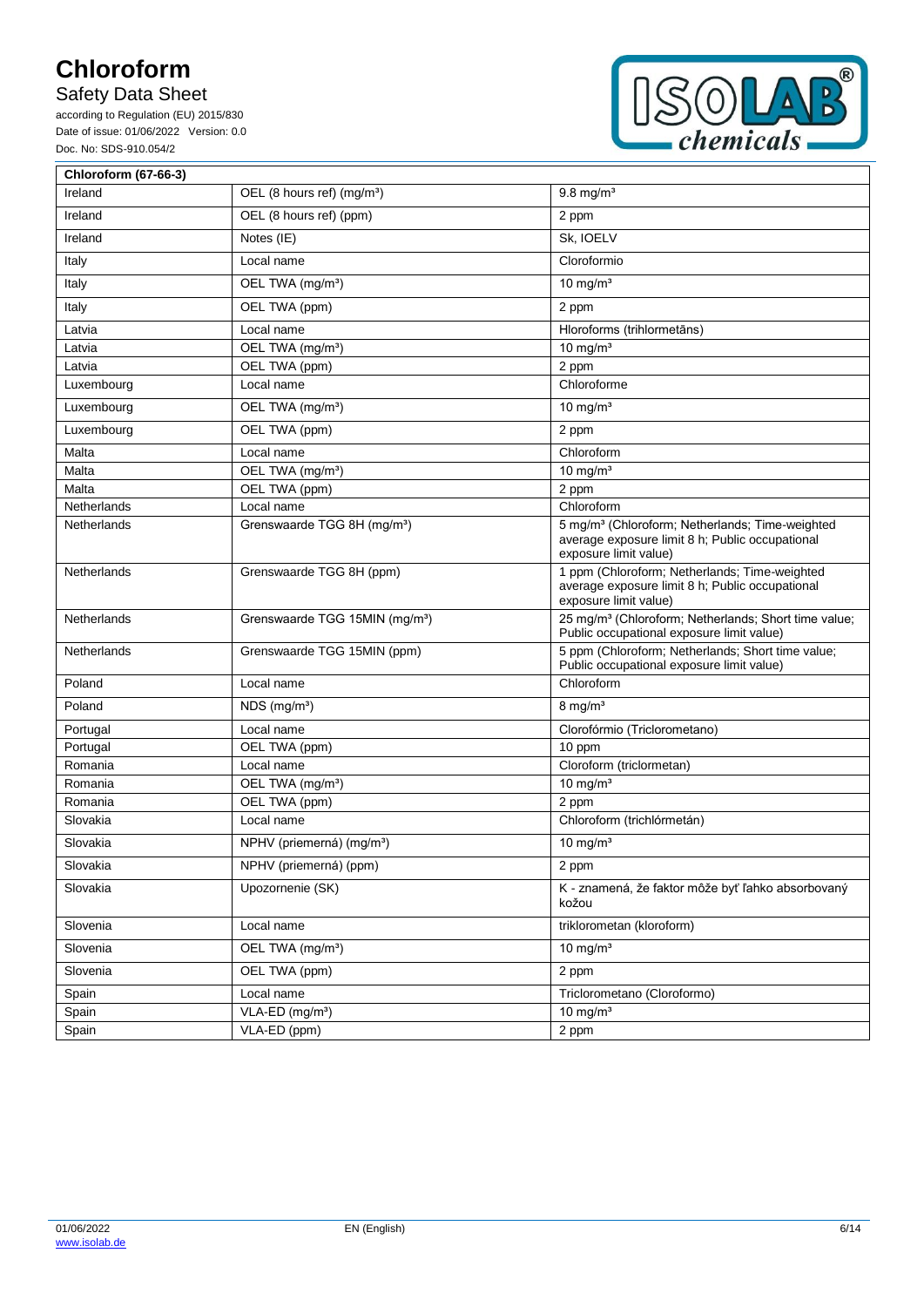# Safety Data Sheet



| <b>Chloroform (67-66-3)</b> |                                           |                                                                                                                                                                                                                                                                                                                                                                                                                                                                                                                                                                                                                                                                                                                                                                                                                                                                                                                                                                                                                                                                                                                                                                                                                                                                                                                                                                                                                                                                                                                                                                                                                |
|-----------------------------|-------------------------------------------|----------------------------------------------------------------------------------------------------------------------------------------------------------------------------------------------------------------------------------------------------------------------------------------------------------------------------------------------------------------------------------------------------------------------------------------------------------------------------------------------------------------------------------------------------------------------------------------------------------------------------------------------------------------------------------------------------------------------------------------------------------------------------------------------------------------------------------------------------------------------------------------------------------------------------------------------------------------------------------------------------------------------------------------------------------------------------------------------------------------------------------------------------------------------------------------------------------------------------------------------------------------------------------------------------------------------------------------------------------------------------------------------------------------------------------------------------------------------------------------------------------------------------------------------------------------------------------------------------------------|
| Spain                       | Notes                                     | r (Esta sustancia tiene establecidas restricciones a la<br>fabricación, la comercialización o el uso en los<br>términos especificados en el "Reglamento (CE) nº<br>1907/2006 sobre Registro, Evaluación, Autorización y<br>Restricción de sustancias y preparados químicos"<br>(REACH) de 18 de diciembre de 2006 (DOUE L 369<br>de 30 de diciembre de 2006). Las restricciones de una<br>sustancia pueden aplicarse a todos los usos o sólo a<br>usos concretos. El anexo XVII del Reglamento<br>REACH contiene la lista de todas las sustancias<br>restringidas y especifica los usos que se han<br>restringido), Vía dérmica (Indica que, en las<br>exposiciones a esta sustancia, la aportación por la vía<br>cutánea puede resultar significativa para el contenido<br>corporal total si no se adoptan medidas para prevenir<br>la absorción. En estas situaciones, es aconsejable la<br>utilización del control biológico para poder cuantificar<br>la cantidad global absorbida del contaminante. Para<br>más información véase el Apartado 5 de este<br>documento), VLI (Agente químico para el que la U.E.<br>estableció en su día un valor límite indicativo. Todos<br>estos agentes químicos figuran al menos en una de<br>las directivas de valores límite indicativos publicadas<br>hasta ahora (ver Anexo C. Bibliografía). Los estados<br>miembros disponen de un tiempo fijado en dichas<br>directivas para su transposición a los valores límites<br>de cada país miembro. Una vez adoptados, estos<br>valores tienen la misma validez que el resto de los<br>valores adoptados por el país). |
| Sweden                      | Local name                                | Kloroform                                                                                                                                                                                                                                                                                                                                                                                                                                                                                                                                                                                                                                                                                                                                                                                                                                                                                                                                                                                                                                                                                                                                                                                                                                                                                                                                                                                                                                                                                                                                                                                                      |
| Sweden                      | nivågränsvärde (NVG) (mg/m <sup>3</sup> ) | 10 mg/ $m3$                                                                                                                                                                                                                                                                                                                                                                                                                                                                                                                                                                                                                                                                                                                                                                                                                                                                                                                                                                                                                                                                                                                                                                                                                                                                                                                                                                                                                                                                                                                                                                                                    |
| Sweden                      | nivågränsvärde (NVG) (ppm)                | 2 ppm                                                                                                                                                                                                                                                                                                                                                                                                                                                                                                                                                                                                                                                                                                                                                                                                                                                                                                                                                                                                                                                                                                                                                                                                                                                                                                                                                                                                                                                                                                                                                                                                          |
| Sweden                      | kortidsvärde (KTV) (mg/m <sup>3</sup> )   | $25 \text{ mg/m}^3$                                                                                                                                                                                                                                                                                                                                                                                                                                                                                                                                                                                                                                                                                                                                                                                                                                                                                                                                                                                                                                                                                                                                                                                                                                                                                                                                                                                                                                                                                                                                                                                            |
| Sweden                      | kortidsvärde (KTV) (ppm)                  | 5 ppm                                                                                                                                                                                                                                                                                                                                                                                                                                                                                                                                                                                                                                                                                                                                                                                                                                                                                                                                                                                                                                                                                                                                                                                                                                                                                                                                                                                                                                                                                                                                                                                                          |
| Sweden                      | Anmärkning (SE)                           | C (Ämnet är cancerframkallande Risk för cancer finns<br>även vid annan exponering än via inandning. För vissa<br>cancerframkallande ämnen som inte har gränsvärden<br>gäller förbud eller tillståndskrav enligt föreskrifterna om<br>kemiska arbetsmiljörisker); H (Ämnet kan lätt upptas<br>genom huden Det föreskrivna gränsvärdet bedöms ge<br>tillräckligt skydd endast under förutsättning att huden<br>är skyddad mot exponering för ämnet ifråga); V<br>(Vägledande korttidsgränsvärde ska användas som ett<br>rekommenderat högsta värde som inte bör<br>överskridas)                                                                                                                                                                                                                                                                                                                                                                                                                                                                                                                                                                                                                                                                                                                                                                                                                                                                                                                                                                                                                                  |
| United Kingdom              | Local name                                | Chloroform                                                                                                                                                                                                                                                                                                                                                                                                                                                                                                                                                                                                                                                                                                                                                                                                                                                                                                                                                                                                                                                                                                                                                                                                                                                                                                                                                                                                                                                                                                                                                                                                     |
| United Kingdom              | WEL TWA (mg/m <sup>3</sup> )              | 9.9 mg/m <sup>3</sup> Chloroform; United Kingdom; Time-<br>weighted average exposure limit 8 h; Workplace<br>exposure limit (EH40/2005)                                                                                                                                                                                                                                                                                                                                                                                                                                                                                                                                                                                                                                                                                                                                                                                                                                                                                                                                                                                                                                                                                                                                                                                                                                                                                                                                                                                                                                                                        |
| United Kingdom              | WEL TWA (ppm)                             | 2 ppm Chloroform; United Kingdom; Time-weighted<br>average exposure limit 8 h; Workplace exposure limit<br>(EH40/2005)                                                                                                                                                                                                                                                                                                                                                                                                                                                                                                                                                                                                                                                                                                                                                                                                                                                                                                                                                                                                                                                                                                                                                                                                                                                                                                                                                                                                                                                                                         |
| United Kingdom              | Remark (WEL)                              | Sk (Can be absorbed through the skin. The assigned<br>substances are those for which there are concerns<br>that dermal absorption will lead to systemic toxicity)                                                                                                                                                                                                                                                                                                                                                                                                                                                                                                                                                                                                                                                                                                                                                                                                                                                                                                                                                                                                                                                                                                                                                                                                                                                                                                                                                                                                                                              |
| <b>Russian Federation</b>   | Local name                                | Трихлорметан+                                                                                                                                                                                                                                                                                                                                                                                                                                                                                                                                                                                                                                                                                                                                                                                                                                                                                                                                                                                                                                                                                                                                                                                                                                                                                                                                                                                                                                                                                                                                                                                                  |
| <b>Russian Federation</b>   | OEL Ceiling (mg/m <sup>3</sup> )          | 10 mg/ $m3$                                                                                                                                                                                                                                                                                                                                                                                                                                                                                                                                                                                                                                                                                                                                                                                                                                                                                                                                                                                                                                                                                                                                                                                                                                                                                                                                                                                                                                                                                                                                                                                                    |
| <b>Russian Federation</b>   | OEL TWA (mg/m <sup>3</sup> )              | $5$ mg/m <sup>3</sup>                                                                                                                                                                                                                                                                                                                                                                                                                                                                                                                                                                                                                                                                                                                                                                                                                                                                                                                                                                                                                                                                                                                                                                                                                                                                                                                                                                                                                                                                                                                                                                                          |
| Russian Federation          | Remark (RU)                               | 2 класс опасности - высокоопасное; п (пары и/или<br>газы); + (соединения, при работе с которыми<br>требуется специальная защита кожи и глаз; символ<br>проставлен вслед за наименованием вещества)                                                                                                                                                                                                                                                                                                                                                                                                                                                                                                                                                                                                                                                                                                                                                                                                                                                                                                                                                                                                                                                                                                                                                                                                                                                                                                                                                                                                             |
| Norway                      | Local name                                | Triklormetan (Kloroform)                                                                                                                                                                                                                                                                                                                                                                                                                                                                                                                                                                                                                                                                                                                                                                                                                                                                                                                                                                                                                                                                                                                                                                                                                                                                                                                                                                                                                                                                                                                                                                                       |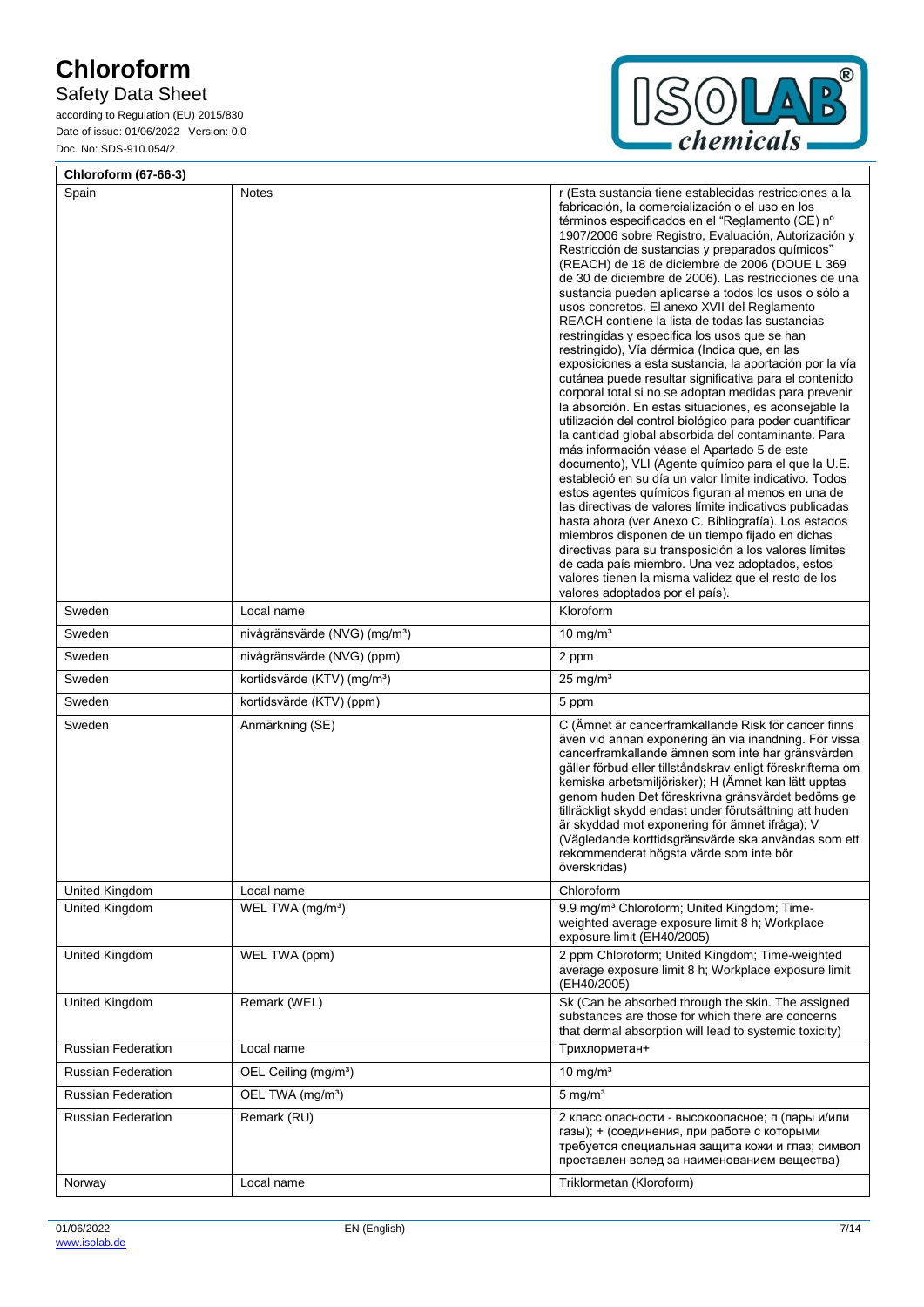Ē

## Safety Data Sheet

according to Regulation (EU) 2015/830 Date of issue: 01/06/2022 Version: 0.0 Doc. No: SDS-910.054/2



| Chloroform (67-66-3) |                                         |                                                                                                                                                                                                                                                                                                                                                                                                                                        |
|----------------------|-----------------------------------------|----------------------------------------------------------------------------------------------------------------------------------------------------------------------------------------------------------------------------------------------------------------------------------------------------------------------------------------------------------------------------------------------------------------------------------------|
| Norway               | Grenseverdier (AN) (mg/m <sup>3</sup> ) | 10 mg/ $m3$                                                                                                                                                                                                                                                                                                                                                                                                                            |
| Norway               | Grenseverdier (AN) (ppm)                | 2 ppm                                                                                                                                                                                                                                                                                                                                                                                                                                  |
| Norway               | Merknader (NO)                          | H (Kjemikalier som kan tas opp gjennom huden); K<br>(Kjemikalier som skal betraktes som<br>kreftfremkallende); R (Kjemikalier som skal betraktes<br>som reproduksjonstoksiske); E (EU har en veiledende<br>grenseverdi for stoffet)                                                                                                                                                                                                    |
| Switzerland          | Local name                              | Chloroform (s. Trichlormethan)                                                                                                                                                                                                                                                                                                                                                                                                         |
| Switzerland          | $VME$ (mg/m <sup>3</sup> )              | $2.5$ ma/m <sup>3</sup><br>$2.5 \text{ mg/m}^3$                                                                                                                                                                                                                                                                                                                                                                                        |
| Switzerland          | VME (ppm)                               | $0.5$ ppm<br>$0.5$ ppm                                                                                                                                                                                                                                                                                                                                                                                                                 |
| Switzerland          | $VLE$ (mg/m <sup>3</sup> )              | $5 \text{ mg/m}^3$<br>$5 \text{ mg/m}^3$                                                                                                                                                                                                                                                                                                                                                                                               |
| Switzerland          | VLE (ppm)                               | 1 ppm<br>1 ppm                                                                                                                                                                                                                                                                                                                                                                                                                         |
| Switzerland          | Remark (CH)                             | H C2 M2 R2 <sub>D</sub> SS <sub>C</sub> - Leber, Niere, OAW - DFG, HSE,<br>NIOSH, OSHA                                                                                                                                                                                                                                                                                                                                                 |
| Turkey               | Local name                              | Kloroform                                                                                                                                                                                                                                                                                                                                                                                                                              |
| Turkey               | OEL TWA (mg/m <sup>3</sup> )            | $10 \text{ mg/m}^3$                                                                                                                                                                                                                                                                                                                                                                                                                    |
| Turkey               | OEL TWA (ppm)                           | 2 ppm                                                                                                                                                                                                                                                                                                                                                                                                                                  |
| Turkey               | Comments                                | Deri                                                                                                                                                                                                                                                                                                                                                                                                                                   |
| Australia            | Local name                              | Chloroform                                                                                                                                                                                                                                                                                                                                                                                                                             |
| Australia            | TWA $(mg/m3)$                           | 10 mg/m <sup>3</sup> Synonym (Trichloromethane)                                                                                                                                                                                                                                                                                                                                                                                        |
| Australia            | TWA (ppm)                               | 2 ppm Synonym (Trichloromethane)                                                                                                                                                                                                                                                                                                                                                                                                       |
| Australia            | Remark (AU)                             | Carcinogenicity Category 2 - Suspected human<br>carcinogen. The classification of a chemical into this<br>category is on the basis of evidence from human and<br>animal studies, where the evidence is not sufficiently<br>convincing to place the chemical into Category 1 or<br>from limited evidence of carcinogenicity in human or<br>animal studies; Sk - Absorption through the skin may<br>be a significant source of exposure. |
| USA - ACGIH          | Local name                              | Chloroform                                                                                                                                                                                                                                                                                                                                                                                                                             |
| USA - ACGIH          | ACGIH TWA (ppm)                         | 10 ppm (Chloroform; USA; Time-weighted average<br>exposure limit 8 h; TLV - Adopted Value)                                                                                                                                                                                                                                                                                                                                             |
| USA - ACGIH          | Remark (ACGIH)                          | Liver dam; embryo/fetal dam                                                                                                                                                                                                                                                                                                                                                                                                            |
| USA - OSHA           | Local name                              | Chloroform (Trichloromethane)                                                                                                                                                                                                                                                                                                                                                                                                          |
| USA - OSHA           | OSHA PEL (Ceiling) (mg/m <sup>3</sup> ) | 240 mg/m <sup>3</sup>                                                                                                                                                                                                                                                                                                                                                                                                                  |
| USA - OSHA           | OSHA PEL (Ceiling) (ppm)                | 50 ppm                                                                                                                                                                                                                                                                                                                                                                                                                                 |

### **8.2. Exposure controls**

#### **Materials for protective clothing:**

GIVE EXCELLENT RESISTANCE: PVA. viton. GIVE GOOD RESISTANCE: No data available. GIVE LESS RESISTANCE: chlorinated polyethylene. neoprene. nitrile rubber. polyethylene. neoprene/natural rubber. nitrile rubber/PVC. GIVE POOR RESISTANCE: butyl rubber. natural rubber. PVC. styrene-butadiene rubber. neoprene/SBR

#### **Hand protection:**

Gloves

### **Eye protection:**

Safety glasses

#### **Skin and body protection:**

Head/neck protection. Protective clothing

#### **Respiratory protection:**

Gas mask with filter type AX at conc. in air > exposure limit. High vapour/gas concentration: self-contained respirator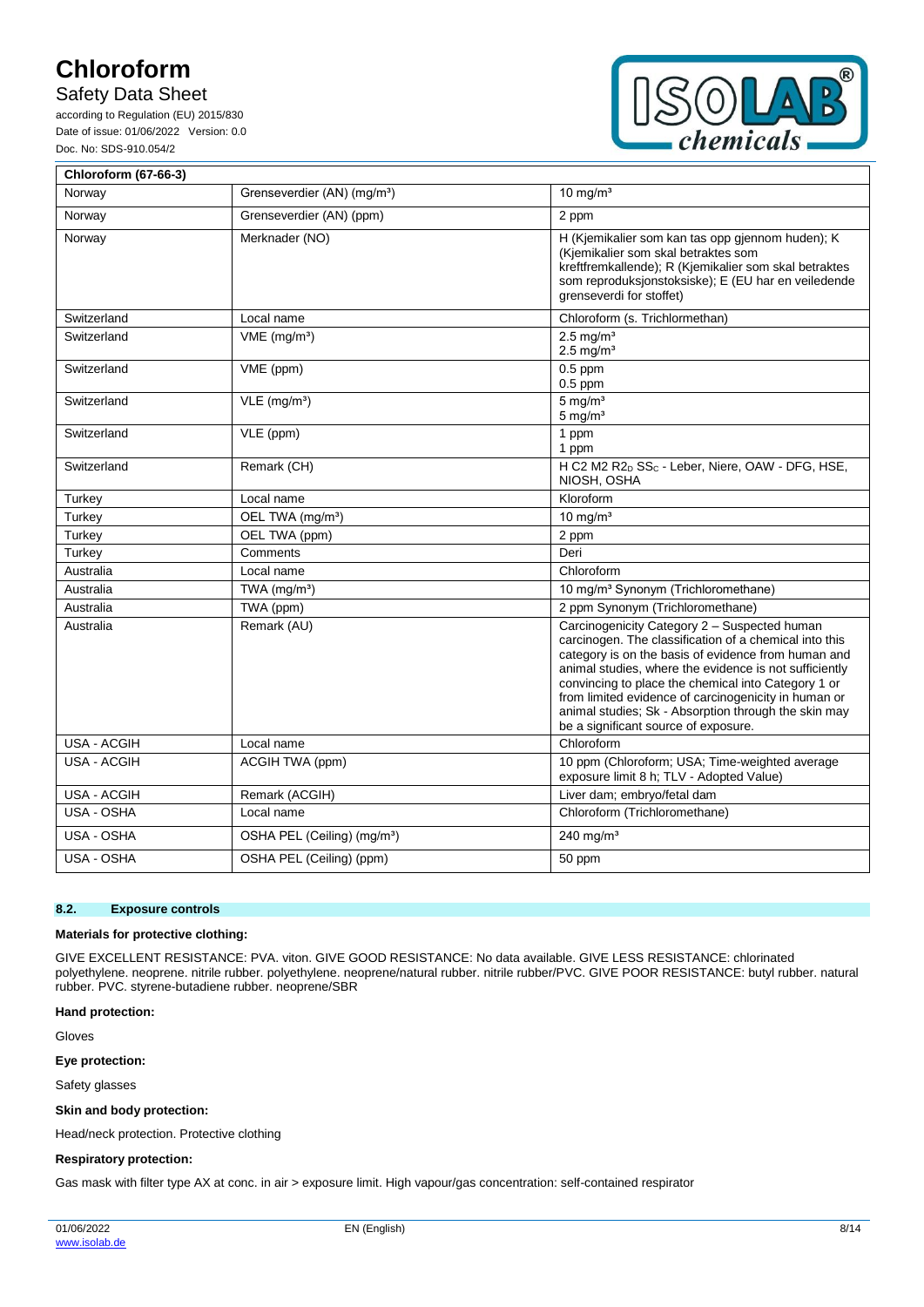# Safety Data Sheet



| <b>Device</b> | <b>Filter type</b>                                    | <b>Condition</b>                 | <b>Standard</b> |
|---------------|-------------------------------------------------------|----------------------------------|-----------------|
| Gas mask      | Type $AX - Low-boiling (<65 °C)$<br>organic compounds | If conc. in air > exposure limit |                 |



| <b>SECTION 9: Physical and chemical properties</b>            |                                                                                                                                                                                                                                                                                                                                                        |  |
|---------------------------------------------------------------|--------------------------------------------------------------------------------------------------------------------------------------------------------------------------------------------------------------------------------------------------------------------------------------------------------------------------------------------------------|--|
| Information on basic physical and chemical properties<br>9.1. |                                                                                                                                                                                                                                                                                                                                                        |  |
| Physical state                                                | $:$ Liquid                                                                                                                                                                                                                                                                                                                                             |  |
| Appearance                                                    | Liquid.                                                                                                                                                                                                                                                                                                                                                |  |
| Molecular mass                                                | 119.38 g/mol                                                                                                                                                                                                                                                                                                                                           |  |
| Colour                                                        | Colourless.                                                                                                                                                                                                                                                                                                                                            |  |
| Odour                                                         | Sweet odour. Ether-like odour.                                                                                                                                                                                                                                                                                                                         |  |
| Odour threshold                                               | : $133 - 276$ ppm<br>648 - 1344 mg/m <sup>3</sup>                                                                                                                                                                                                                                                                                                      |  |
| рH                                                            | : No data available                                                                                                                                                                                                                                                                                                                                    |  |
| Relative evaporation rate (butylacetate=1)                    | : 11.6                                                                                                                                                                                                                                                                                                                                                 |  |
| Relative evaporation rate (ether=1)                           | : 1.9                                                                                                                                                                                                                                                                                                                                                  |  |
| Melting point                                                 | $: -63 °C$                                                                                                                                                                                                                                                                                                                                             |  |
| Freezing point                                                | : No data available                                                                                                                                                                                                                                                                                                                                    |  |
| Boiling point                                                 | : 61 °C                                                                                                                                                                                                                                                                                                                                                |  |
| Flash point                                                   | No data available                                                                                                                                                                                                                                                                                                                                      |  |
| Critical temperature                                          | 263 °C                                                                                                                                                                                                                                                                                                                                                 |  |
| Auto-ignition temperature                                     | $>600 °C$ (1013 hPa)                                                                                                                                                                                                                                                                                                                                   |  |
| Decomposition temperature                                     | No data available                                                                                                                                                                                                                                                                                                                                      |  |
| Flammability (solid, gas)                                     | : No data available                                                                                                                                                                                                                                                                                                                                    |  |
| Vapour pressure                                               | 211 hPa (20 °C)                                                                                                                                                                                                                                                                                                                                        |  |
| Critical pressure                                             | 54702 hPa                                                                                                                                                                                                                                                                                                                                              |  |
| Relative vapour density at 20 °C                              | 4.1                                                                                                                                                                                                                                                                                                                                                    |  |
| Relative density                                              | : 1.47 (20 °C)                                                                                                                                                                                                                                                                                                                                         |  |
| Density                                                       | : 1470 kg/m <sup>3</sup> (20 °C)                                                                                                                                                                                                                                                                                                                       |  |
| Solubility                                                    | Poorly soluble in water. Substance sinks in water. Soluble in ethanol. Soluble in ether. Soluble<br>in acetone. Soluble in oil. Soluble in carbondisulfide. Soluble in petroleum spirit. Soluble in<br>naphtha. Soluble in tetrachloromethane.<br>Water: 0.8 g/100ml (23 °C, poorly soluble)<br>Ethanol: soluble<br>Ether: soluble<br>Acetone: soluble |  |
| Log Pow                                                       | 1.97 (Experimental value; 20 °C)                                                                                                                                                                                                                                                                                                                       |  |
| Viscosity, kinematic                                          | No data available                                                                                                                                                                                                                                                                                                                                      |  |
| Viscosity, dynamic                                            | No data available                                                                                                                                                                                                                                                                                                                                      |  |
| Explosive properties                                          | No data available                                                                                                                                                                                                                                                                                                                                      |  |
| Oxidising properties                                          | No data available                                                                                                                                                                                                                                                                                                                                      |  |
| Explosive limits                                              | No data available                                                                                                                                                                                                                                                                                                                                      |  |
| 9.2.<br><b>Other information</b>                              |                                                                                                                                                                                                                                                                                                                                                        |  |
| Specific conductivity                                         | : < $10000$ pS/m                                                                                                                                                                                                                                                                                                                                       |  |
| Saturation concentration                                      | : $1045$ g/m <sup>3</sup>                                                                                                                                                                                                                                                                                                                              |  |
| VOC content                                                   | $: 100 \%$                                                                                                                                                                                                                                                                                                                                             |  |
| Other properties                                              | Gas/vapour heavier than air at 20°C. Clear. Volatile. No data available. May generate<br>electrostatic charges.                                                                                                                                                                                                                                        |  |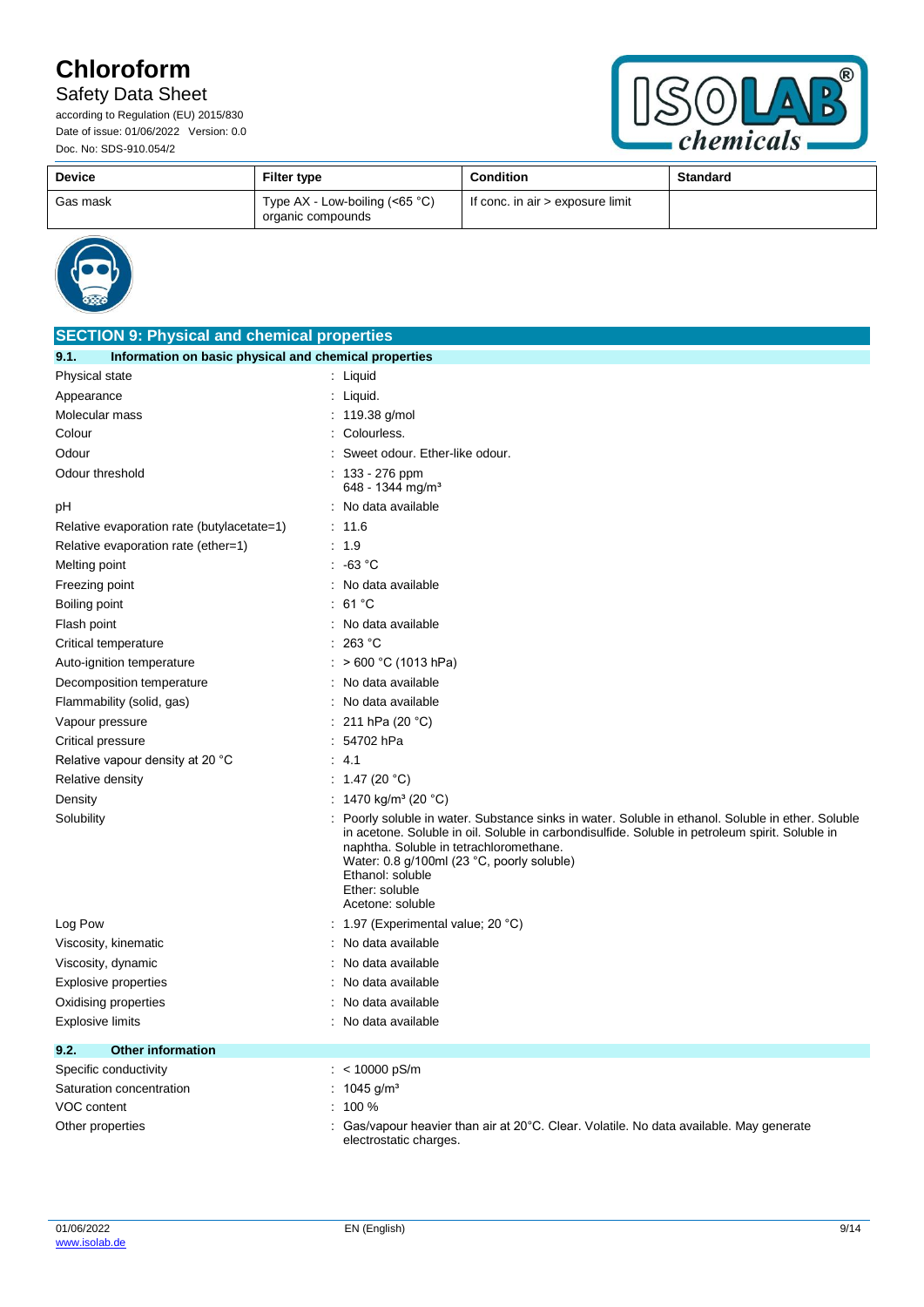# Safety Data Sheet

according to Regulation (EU) 2015/830 Date of issue: 01/06/2022 Version: 0.0 Doc. No: SDS-910.054/2

## **SECTION 10: Stability and reactivity**



## **10.1. Reactivity**

Violent to explosive reaction with many compounds: release of heat. Decomposes slowly on exposure to light and on exposure to air: release of toxic and corrosive gases/vapours (phosgene, chlorine, hydrogen chloride). Reacts with (strong) oxidizers: release of toxic and corrosive gases/vapours (phosgene, chlorine).

### **10.2. Chemical stability**

Unstable on exposure to light. Unstable on exposure to air.

## **10.3. Possibility of hazardous reactions**

No additional information available

## **10.4. Conditions to avoid**

No additional information available

### **10.5. Incompatible materials**

No additional information available

### **10.6. Hazardous decomposition products**

No additional information available

| <b>SECTION 11: Toxicological information</b>  |                                                                                                                                                                                                       |  |  |
|-----------------------------------------------|-------------------------------------------------------------------------------------------------------------------------------------------------------------------------------------------------------|--|--|
| 11.1.<br>Information on toxicological effects |                                                                                                                                                                                                       |  |  |
| Acute toxicity                                | : Inhalation: Toxic if inhaled. Oral: Harmful if swallowed.                                                                                                                                           |  |  |
| <b>Chloroform (67-66-3)</b>                   |                                                                                                                                                                                                       |  |  |
| LD50 oral rat                                 | 695 mg/kg (Rat: OECD 401: Acute Oral Toxicity: Experimental value: 908 mg/kg bodyweight:<br>Rat: OECD 401: Acute Oral Toxicity: Experimental value: 1117 mg/kg bodyweight: Rat)                       |  |  |
| LD50 dermal rabbit                            | > 20000 mg/kg (Rabbit; No reliable data available; >3980 mg/kg bodyweight; Rabbit)                                                                                                                    |  |  |
| LC50 inhalation rat (mg/l)                    | 48 mg/l/4h (Rat; Literature study)                                                                                                                                                                    |  |  |
| Skin corrosion/irritation                     | : Causes skin irritation.                                                                                                                                                                             |  |  |
| Serious eye damage/irritation                 | Causes serious eye irritation.                                                                                                                                                                        |  |  |
| Respiratory or skin sensitisation             | Not classified                                                                                                                                                                                        |  |  |
| Germ cell mutagenicity                        | Not classified                                                                                                                                                                                        |  |  |
| Carcinogenicity                               | Suspected of causing cancer.                                                                                                                                                                          |  |  |
| Reproductive toxicity                         | Suspected of damaging the unborn child.                                                                                                                                                               |  |  |
| STOT-single exposure                          | Not classified                                                                                                                                                                                        |  |  |
| STOT-repeated exposure                        | Causes damage to organs through prolonged or repeated exposure.                                                                                                                                       |  |  |
| Aspiration hazard                             | Not classified                                                                                                                                                                                        |  |  |
| IARC group                                    | : 2B                                                                                                                                                                                                  |  |  |
| <b>SECTION 12: Ecological information</b>     |                                                                                                                                                                                                       |  |  |
| 12.1.<br><b>Toxicity</b>                      |                                                                                                                                                                                                       |  |  |
| Ecology - general                             | Not classified as dangerous for the environment according to the criteria of Regulation (EC) No<br>1272/2008.                                                                                         |  |  |
| Ecology - air                                 | Not classified as dangerous for the ozone layer (Regulation (EC) No 1005/2009). Not included<br>in the list of fluorinated greenhouse gases (Regulation (EC) No 842/2006). TA-Luft Klasse<br>5.2.5/l. |  |  |

| Ecology - water             | : Ground water pollutant. Harmful to fishes. Harmful to invertebrates (Daphnia). Harmful to algae.        |
|-----------------------------|-----------------------------------------------------------------------------------------------------------|
| <b>Chloroform (67-66-3)</b> |                                                                                                           |
| LC50 fish 1                 | 18.2 ppm (LC50; ASTM; 96 h; Oncorhynchus mykiss; Flow-through system; Fresh water;<br>Experimental value) |
| EC50 Daphnia 2              | 152.5 mg/l (EC50; US EPA; 48 h; Daphnia magna; Static system; Salt water; Experimental                    |

| 12.2.<br>Persistence and degradability |                                                                                                          |
|----------------------------------------|----------------------------------------------------------------------------------------------------------|
| <b>Chloroform (67-66-3)</b>            |                                                                                                          |
| Persistence and degradability          | Not readily biodegradable in water. Non degradable in the soil. Low potential for adsorption in<br>soil. |
| <b>ThOD</b>                            | $0.33 - 1.35$ g $O2/g$ substance                                                                         |
| 01/06/2022                             | 10/14<br>EN (English)                                                                                    |
|                                        |                                                                                                          |

value)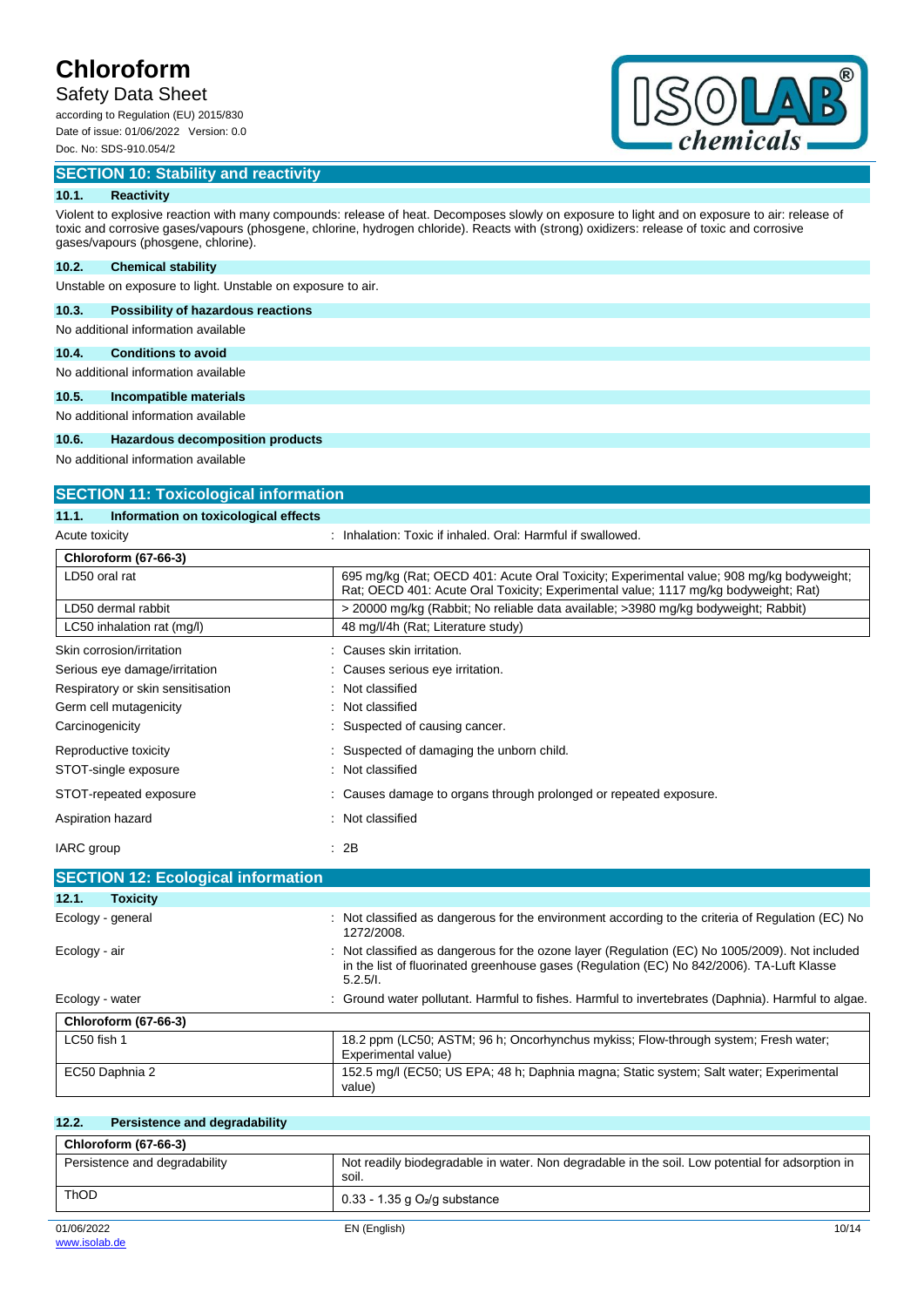## Safety Data Sheet

according to Regulation (EU) 2015/830 Date of issue: 01/06/2022 Version: 0.0 Doc. No: SDS-910.054/2



## **Chloroform (67-66-3)** BOD (% of ThOD) 0.015 - 0.06 **12.3. Bioaccumulative potential Chloroform (67-66-3)** BCF fish 2 1.4 - 4.7 (BCF; OECD 305: Bioconcentration: Flow-Through Fish Test; 42 days; Cyprinus carpio; Flow-through system; Fresh water; Experimental value) Log Pow  $\vert$  1.97 (Experimental value; 20 °C) Bioaccumulative potential Low potential for bioaccumulation (BCF < 500).

## **12.4. Mobility in soil**

| <b>Chloroform (67-66-3)</b> |                                                                                         |  |
|-----------------------------|-----------------------------------------------------------------------------------------|--|
| Surface tension             | $0.0271$ N/m (20 °C)                                                                    |  |
| Log Koc                     | Koc, Other; 86.7-367; Experimental value; log Koc; Other; 1.94-2.56; Experimental value |  |
| Ecology - soil              | May be harmful to plant growth, blooming and fruit formation.                           |  |

## **12.5. Results of PBT and vPvB assessment**

No additional information available

### **12.6. Other adverse effects**

No additional information available

| <b>SECTION 13: Disposal considerations</b> |                                                                                                                                                                                                                                                                                                                                                                                                                                                                                                                                                                                                                                                                                                                                                                                                                                         |  |  |  |
|--------------------------------------------|-----------------------------------------------------------------------------------------------------------------------------------------------------------------------------------------------------------------------------------------------------------------------------------------------------------------------------------------------------------------------------------------------------------------------------------------------------------------------------------------------------------------------------------------------------------------------------------------------------------------------------------------------------------------------------------------------------------------------------------------------------------------------------------------------------------------------------------------|--|--|--|
| Waste treatment methods<br>13.1.           |                                                                                                                                                                                                                                                                                                                                                                                                                                                                                                                                                                                                                                                                                                                                                                                                                                         |  |  |  |
| Product/Packaging disposal recommendations | : Remove waste in accordance with local and/or national regulations. Hazardous waste shall not<br>be mixed together with other waste. Different types of hazardous waste shall not be mixed<br>together if this may entail a risk of pollution or create problems for the further management of<br>the waste. Hazardous waste shall be managed responsibly. All entities that store, transport or<br>handle hazardous waste shall take the necessary measures to prevent risks of pollution or<br>damage to people or animals. Recycle by distillation. Dissolve or mix with a combustible<br>solvent. Remove to an incinerator for chlorinated waste materials with energy recovery. Do not<br>discharge into drains or the environment. Do not discharge into surface water (Directive<br>2000/60/EC, Council Decision 2455/2001/EC). |  |  |  |
| Additional information                     | LWCA (the Netherlands): KGA category 04. Hazardous waste according to Directive<br>2008/98/EC.                                                                                                                                                                                                                                                                                                                                                                                                                                                                                                                                                                                                                                                                                                                                          |  |  |  |
| European List of Waste (LoW) code          | $\therefore$ 07 01 03 <sup>*</sup> - organic halogenated solvents, washing liguids and mother liguors                                                                                                                                                                                                                                                                                                                                                                                                                                                                                                                                                                                                                                                                                                                                   |  |  |  |

## **SECTION 14: Transport information**

| In accordance with ADR / RID / IMDG / IATA / ADN |                                                               |                                       |                                      |                                       |  |
|--------------------------------------------------|---------------------------------------------------------------|---------------------------------------|--------------------------------------|---------------------------------------|--|
| <b>ADR</b>                                       | <b>IMDG</b>                                                   | <b>IATA</b>                           | <b>ADN</b>                           | <b>RID</b>                            |  |
| 14.1.<br><b>UN number</b>                        |                                                               |                                       |                                      |                                       |  |
| 1888                                             | 1888                                                          | 1888                                  | 1888                                 | 1888                                  |  |
| 14.2.<br>UN proper shipping name                 |                                                               |                                       |                                      |                                       |  |
| <b>CHLOROFORM</b>                                | <b>CHLOROFORM</b>                                             | Chloroform                            | <b>CHLOROFORM</b>                    | <b>CHLOROFORM</b>                     |  |
| <b>Transport document description</b>            |                                                               |                                       |                                      |                                       |  |
| UN 1888 CHLOROFORM,<br>6.1, III, $(E)$           | UN 1888 CHLOROFORM,<br>$6.1$ , III                            | UN 1888 Chloroform, 6.1,<br>Ш         | UN 1888 CHLOROFORM,<br>$6.1,$ III    | UN 1888 CHLOROFORM,<br>$6.1,$ III     |  |
| 14.3.<br><b>Transport hazard class(es)</b>       |                                                               |                                       |                                      |                                       |  |
| 6.1                                              | 6.1                                                           | 6.1                                   | 6.1                                  | 6.1                                   |  |
|                                                  |                                                               |                                       |                                      |                                       |  |
| 14.4.<br><b>Packing group</b>                    |                                                               |                                       |                                      |                                       |  |
| III                                              | Ш                                                             | $\mathbf{III}$                        | III                                  | Ш                                     |  |
| 14.5.<br><b>Environmental hazards</b>            |                                                               |                                       |                                      |                                       |  |
| Dangerous for the<br>environment : No            | Dangerous for the<br>environment : No<br>Marine pollutant: No | Dangerous for the<br>environment : No | Dangerous for the<br>environment: No | Dangerous for the<br>environment : No |  |
| No supplementary information available           |                                                               |                                       |                                      |                                       |  |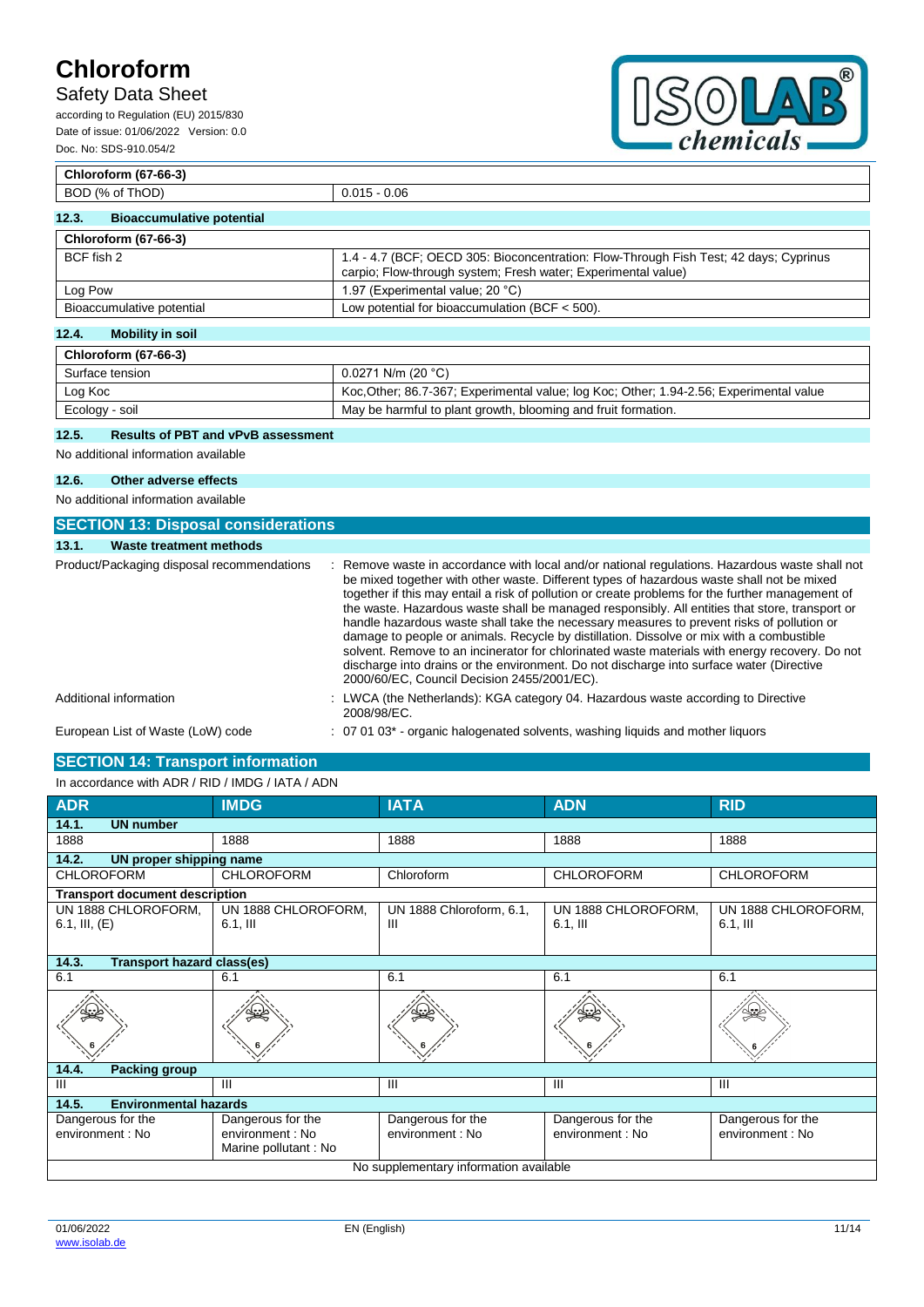# Safety Data Sheet

according to Regulation (EU) 2015/830 Date of issue: 01/06/2022 Version: 0.0 Doc. No: SDS-910.054/2

### **14.6. Special precautions for user**



| - Overland transport                                                       |   |                                                                                                                                                                                                               |
|----------------------------------------------------------------------------|---|---------------------------------------------------------------------------------------------------------------------------------------------------------------------------------------------------------------|
| Classification code (ADR)                                                  |   | : T1                                                                                                                                                                                                          |
| Limited quantities (ADR)                                                   |   | 5 <sub>l</sub>                                                                                                                                                                                                |
| Excepted quantities (ADR)                                                  |   | $\therefore$ E1                                                                                                                                                                                               |
| Packing instructions (ADR)                                                 |   | : P001, IBC03, LP01, R001                                                                                                                                                                                     |
| Mixed packing provisions (ADR)                                             |   | : MP19                                                                                                                                                                                                        |
| Portable tank and bulk container instructions<br>(ADR)                     |   | $\therefore$ T7                                                                                                                                                                                               |
| Portable tank and bulk container special<br>provisions (ADR)               |   | $\therefore$ TP2                                                                                                                                                                                              |
| Tank code (ADR)                                                            |   | : L4BH                                                                                                                                                                                                        |
| Tank special provisions (ADR)                                              |   | : TU15, TE19                                                                                                                                                                                                  |
| Vehicle for tank carriage                                                  |   | : AT                                                                                                                                                                                                          |
| Transport category (ADR)                                                   |   | $\therefore$ 2                                                                                                                                                                                                |
| Special provisions for carriage - Packages<br>(ADR)                        |   | : V12                                                                                                                                                                                                         |
| Special provisions for carriage - Loading,<br>unloading and handling (ADR) |   | : CV13, CV28                                                                                                                                                                                                  |
| Special provisions for carriage - Operation<br>(ADR)                       |   | : S9                                                                                                                                                                                                          |
| Hazard identification number (Kemler No.)                                  |   | $\therefore 60$                                                                                                                                                                                               |
| Orange plates                                                              | ÷ |                                                                                                                                                                                                               |
|                                                                            |   | 60<br>1888                                                                                                                                                                                                    |
| Tunnel restriction code (ADR)                                              |   | $\therefore$ E                                                                                                                                                                                                |
| EAC code                                                                   |   | : 2Z                                                                                                                                                                                                          |
| - Transport by sea                                                         |   |                                                                                                                                                                                                               |
| Transport regulations (IMDG)                                               |   | : Subject                                                                                                                                                                                                     |
| Limited quantities (IMDG)                                                  |   | : 5L                                                                                                                                                                                                          |
| Excepted quantities (IMDG)                                                 |   | $\therefore$ E1                                                                                                                                                                                               |
| Packing instructions (IMDG)                                                |   | P001, LP01                                                                                                                                                                                                    |
| IBC packing instructions (IMDG)                                            | ÷ | IBC03                                                                                                                                                                                                         |
| Tank instructions (IMDG)                                                   |   | T7                                                                                                                                                                                                            |
| Tank special provisions (IMDG)                                             |   | TP <sub>2</sub>                                                                                                                                                                                               |
| EmS-No. (Fire)                                                             |   | $-F-A$                                                                                                                                                                                                        |
| EmS-No. (Spillage)                                                         |   | S-A                                                                                                                                                                                                           |
| Stowage category (IMDG)                                                    |   | $\therefore$ A                                                                                                                                                                                                |
| Stowage and handling (IMDG)                                                |   | $:$ SW2                                                                                                                                                                                                       |
| Properties and observations (IMDG)                                         |   | : Colourless, volatile liquid.Boiling point: 61°C. Non-flammable. When involved in a fire, evolves<br>extremely toxic fumes (phosgene). Toxic if swallowed, by skin contact or by<br>inhalation. Anaesthetic. |
| MFAG-No                                                                    |   | : 151                                                                                                                                                                                                         |
|                                                                            |   |                                                                                                                                                                                                               |
| - Air transport                                                            |   |                                                                                                                                                                                                               |
| Transport regulations (IATA)                                               |   | : Subject to the provisions<br>$\therefore$ E1                                                                                                                                                                |
| PCA Excepted quantities (IATA)                                             |   | : Y680                                                                                                                                                                                                        |
| PCA Limited quantities (IATA)                                              |   | $\cdot$ 2L                                                                                                                                                                                                    |
| PCA limited quantity max net quantity (IATA)                               |   |                                                                                                                                                                                                               |
| PCA packing instructions (IATA)                                            |   | : 680<br>.60L                                                                                                                                                                                                 |
| PCA max net quantity (IATA)                                                |   |                                                                                                                                                                                                               |
| CAO packing instructions (IATA)<br>CAO max net quantity (IATA)             |   | .680<br>: 220L                                                                                                                                                                                                |
| ERG code (IATA)                                                            |   | .6A                                                                                                                                                                                                           |
|                                                                            |   |                                                                                                                                                                                                               |
|                                                                            |   |                                                                                                                                                                                                               |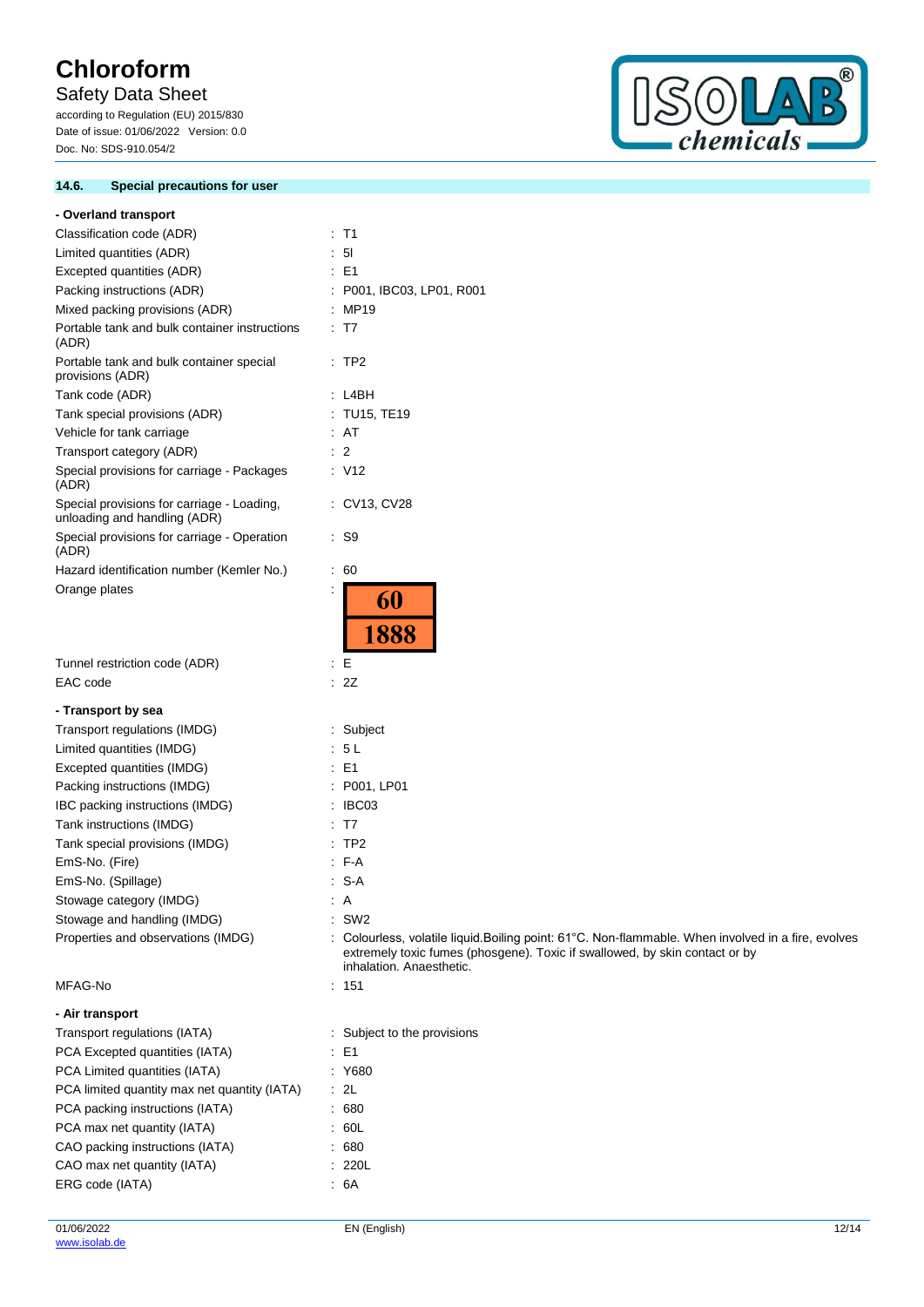## Safety Data Sheet

according to Regulation (EU) 2015/830 Date of issue: 01/06/2022 Version: 0.0 Doc. No: SDS-910.054/2



| - Inland waterway transport                                                |                         |
|----------------------------------------------------------------------------|-------------------------|
| Classification code (ADN)                                                  | $:$ T1                  |
| Special provisions (ADN)                                                   | 802                     |
| Limited quantities (ADN)                                                   | : 5L                    |
| Excepted quantities (ADN)                                                  | $E = F1$                |
| Carriage permitted (ADN)                                                   | $\pm$ T                 |
| Equipment required (ADN)                                                   | $:$ PP, EP, TOX, A      |
| Ventilation (ADN)                                                          | : VE02                  |
| Number of blue cones/lights (ADN)                                          | 0                       |
| - Rail transport                                                           |                         |
| Transport regulations (RID)                                                | : Subject               |
| Classification code (RID)                                                  | $:$ T1                  |
| Limited quantities (RID)                                                   | : 5L                    |
| Excepted quantities (RID)                                                  | $E = 51$                |
| Packing instructions (RID)                                                 | P001, IBC03, LP01, R001 |
| Mixed packing provisions (RID)                                             | MP19                    |
| Portable tank and bulk container instructions<br>(RID)                     | T <sub>7</sub>          |
| Portable tank and bulk container special<br>provisions (RID)               | TP <sub>2</sub>         |
| Tank codes for RID tanks (RID)                                             | L4BH                    |
| Special provisions for RID tanks (RID)                                     | : TU15                  |
| Transport category (RID)                                                   | $\therefore$ 2          |
| Special provisions for carriage - Packages<br>(RID)                        | : W12                   |
| Special provisions for carriage - Loading,<br>unloading and handling (RID) | : CW13, CW28, CW31      |
| Colis express (express parcels) (RID)                                      | CE <sub>8</sub>         |
| Hazard identification number (RID)                                         | 60                      |

### **14.7. Transport in bulk according to Annex II of Marpol and the IBC Code**

Not applicable

# **SECTION 15: Regulatory information**

| 15.1.              |                                                                                | Safety, health and environmental regulations/legislation specific for the substance or mixture                                          |
|--------------------|--------------------------------------------------------------------------------|-----------------------------------------------------------------------------------------------------------------------------------------|
| 15.1.1.            | <b>EU-Regulations</b>                                                          |                                                                                                                                         |
|                    | No REACH Annex XVII restrictions                                               |                                                                                                                                         |
|                    | Chloroform is not on the REACH Candidate List                                  |                                                                                                                                         |
|                    | Chloroform is not on the REACH Annex XIV List                                  |                                                                                                                                         |
| VOC content        |                                                                                | $: 100 \%$                                                                                                                              |
| 15.1.2.            | <b>National regulations</b>                                                    |                                                                                                                                         |
| Germany            |                                                                                |                                                                                                                                         |
|                    | VwVwS Annex reference                                                          | : Water hazard class (WGK) 3, severe hazard to waters (Classification according to VwVwS,<br>Annex 1 or 2; ID No. 54)                   |
| WGK remark         |                                                                                | Classification water polluting in compliance with Verwaltungsvorschrift wassergefährdender<br>Stoffe (VwVwS) of 27 July 2005 (Anhang 2) |
|                    | 12th Ordinance Implementing the Federal<br>Immission Control Act - 12. BlmSchV | : Is not subject of the 12. BlmSchV (Hazardous Incident Ordinance)                                                                      |
| <b>Netherlands</b> |                                                                                |                                                                                                                                         |
|                    | Waterbezwaarlijkheid                                                           | : 1 - Black list substance                                                                                                              |
|                    | SZW-lijst van kankerverwekkende stoffen                                        | : The substance is not listed                                                                                                           |
|                    | SZW-lijst van mutagene stoffen                                                 | The substance is not listed                                                                                                             |